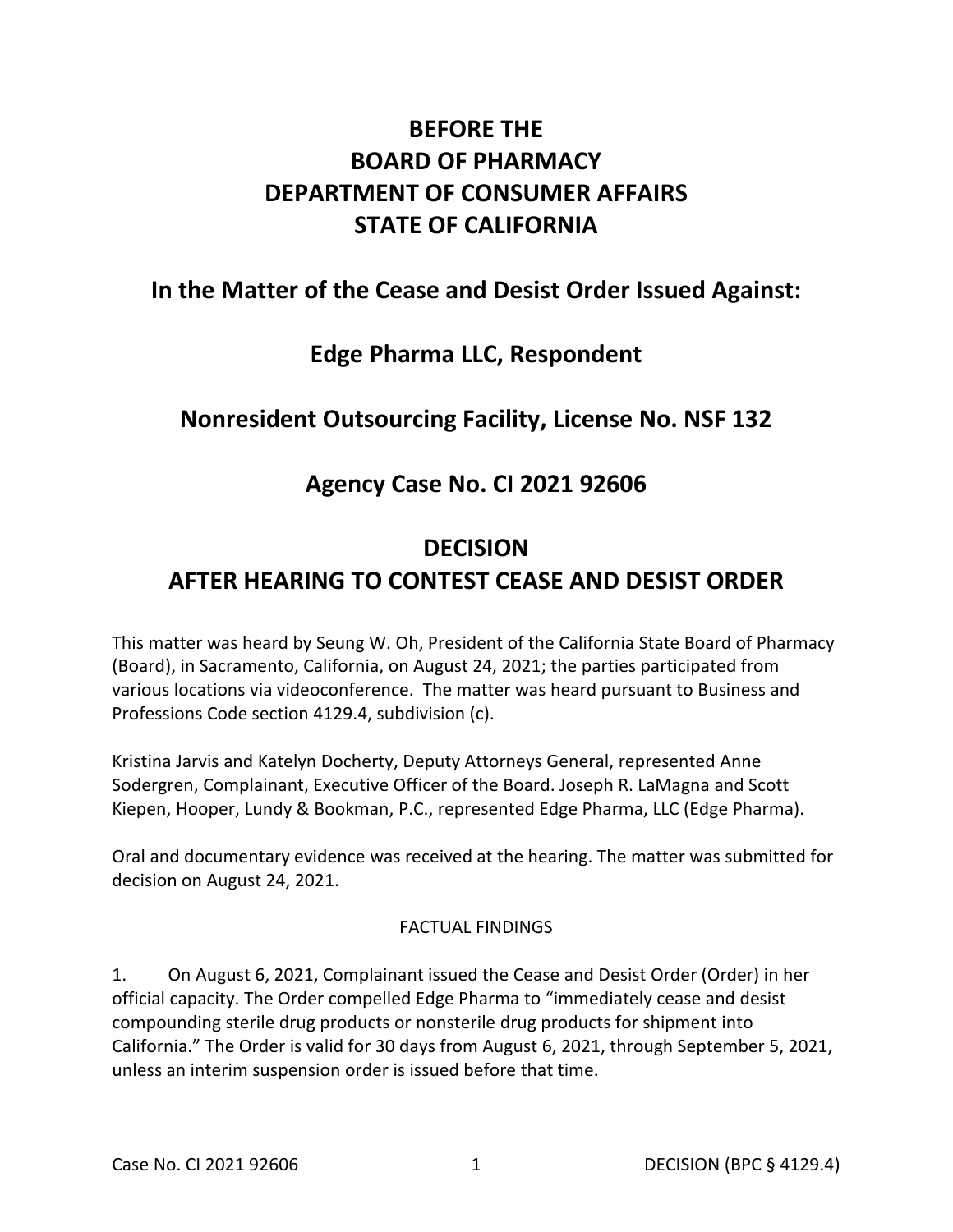2. Respondent Edge Pharma timely contested the Order on Thursday, August 19, 2021.

 section 4129.4, subdivision (a), and says, 3. The first sentence of the Order cites the text of Business and Professions Code

> [W]henever the board has a reasonable belief, based on outsourcing facility compounding sterile drug products or information obtained during an inspection or investigation, that an nonsterile drug products poses an immediate threat to the public health or safety, the executive officer of the board may issue an order to the outsourcing facility to immediately cease and desist compounding sterile drug products or nonsterile drug products.

 requires a nonresident outsourcing facility to compound all sterile products and nonsterile products to be distributed or used in this state in compliance … with federal good manufacturing practices (CGMPs) applicable to outsourcing facilities. The Order cites Business and Professions Code section 4129.2, subdivision (b), which

 the basis for the belief that Edge Pharma poses an immediate threat to the public health or The Order further specifies nine provisions of the Code of Federal Regulations, Part 211, titled "Current Good Manufacturing Practice [CGMP] For Finished Pharmaceuticals," that were violated. Those nine provisions, with a description of how they were violated, form safety.

### *Jonathan Fujimoto, PharmD, California State Board of Pharmacy Inspector*

 4. Jonathan Fujimoto, PharmD., is a California licensed pharmacist and an Inspector for Compounding Pharmacist by the Board of Pharmacy Specialties. [1](#page-1-0) Prior to his 2020 for five years. In that five-year period, he acted as the pharmacy director of an outsourcing facility. He was also employed by an FDA-registered ISO<sup>2</sup> certified analytical laboratory, the Board who testified at the hearing. Dr. Fujimoto has been licensed as a pharmacist since at least 2010 and is licensed in several states. He earned certification as a Sterile employment by the Board, he worked in the fields of sterile compounding and outsourcing where he acted as a subject matter expert in a variety of areas related to compounding and outsourcing.

 5. Dr. Fujimoto testified about the existence of two documents issued by the federal this proceeding. They are FDA's "Current Good Manufacturing Practice—Guidance for Food and Drug Administration (FDA) identified as Guidance for Industry that are relevant to Human Drug Compounding Outsourcing Facilities Under Section 503B of the [Food Drug and

<span id="page-1-1"></span><span id="page-1-0"></span><sup>&</sup>lt;sup>1</sup> This organization is not a part of the California State Board of Pharmacy, but is an independent organization.<br><sup>2</sup> In outsourcing and compounding fields, "ISO" refers to the International Organization for Standardizat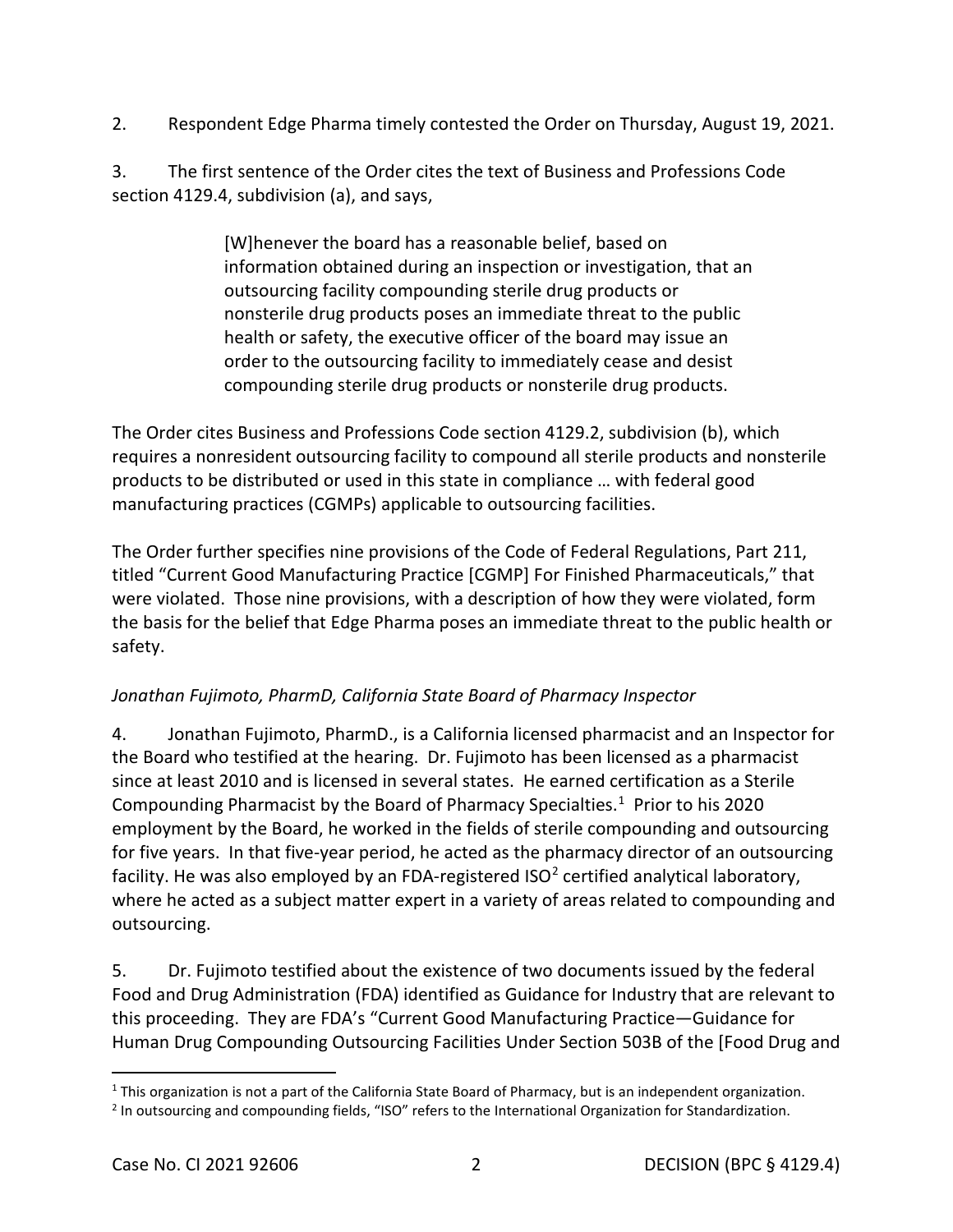Cosmetics] Act" (Draft Guidance, dated January 2020, Revision 2; hereafter, CGMP Such documents represent the standard of practice in the industry for outsourcing facilities. Outsourcing Guidance) and "Sterile Drug Products Produced by Aseptic Processing – Current Good Manufacturing Practice" (Sept. 2004; hereafter, "Aseptic CGMP Guidance"

 cleanrooms themselves, but he did look through see-through partitions to make some of his Radke; both individuals acknowledged receipt by their signatures on them. 6. Dr. Fujimoto conducted an onsite inspection of Edge Pharma's licensed premises in Colchester, Vermont, on August 3, 4, and 5, 2021. The inspection was conducted as part of its annual renewal. Dr. Fujimoto took photos during his inspection. He did not go inside the observations. He prepared an Inspection Report and a Written Notice, both dated August 5, 2021, at the conclusion of his inspection. On the same date, Dr. Fujimoto provided copies of both documents to, and reviewed both with, Edge Pharma managerial staff, COO/pharmacist Tyler Wingood and Quality Assurance Director/Quality representative Kurt

 and Written Notice. His testimony was detailed and included specific examples. Dr. Fujimoto's testimony was reliable and consistent with the contents of Inspection Report

## *William Chatoff, Managing Director, Edge Pharma*

 7. William Chatoff is the Managing Director for Edge Pharma. He was first licensed as a pharmacist in 1991; he is licensed in Vermont, as well as five or six other states. He is currently the Chairperson of the Vermont Board of Pharmacy. For the first part of his November 2013. career, he founded nuclear pharmacy practices around the United States; he was a nuclear pharmacist for 14 years. He has worked in compounding since he was in school, and he got into outsourcing after leaving nuclear pharmacy. He has been working in outsourcing since December 2013, since that type of licensing came into existence by federal law in

 night concerning himself with patient safety, wakes in the morning concerning himself with patient safety, and meets with his staff every morning about patient safety. He explained the puzzle lining up, having only patient safety in mind. Edge Pharma is licensed in, and ships to, 48 states other than California. Mr. Chatoff explained that Edge Pharma's training for its staff is thorough, and that he goes to sleep at that for him and Edge Pharma, "it's all about" the safety of the product, and each piece of

 no adverse issues reported to it from other states since the Order issued. Allergy products Edge Pharma is complying with the Order, although it has impacted its business. It has had have been a significant portion of its business in California, particularly in the last five years or so.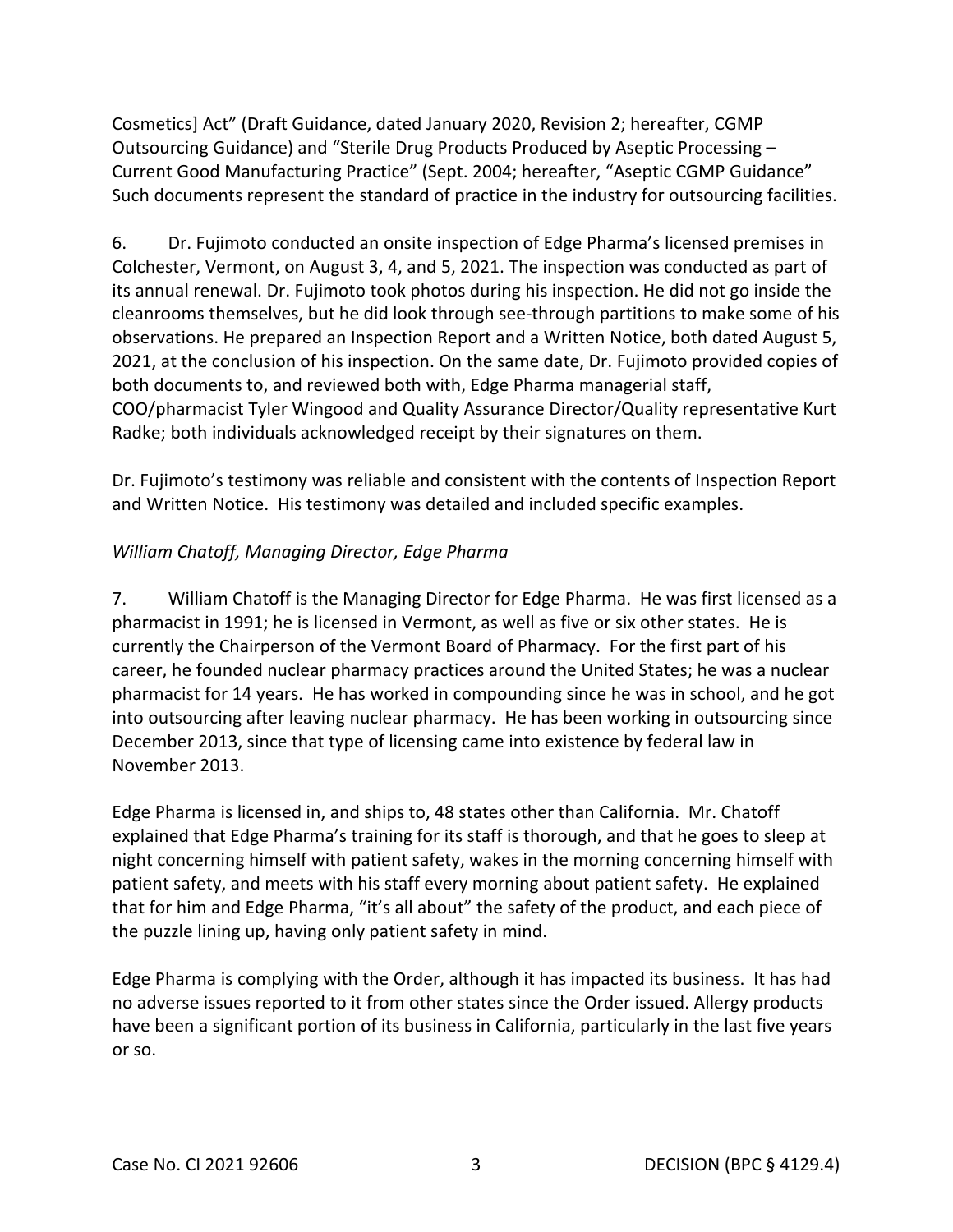### **Outsourcing Facility Standards and Consumer Harm**

 8. Under federal law, an outsourcing facility is held to very high standards – CGMPs – which prevent consumer harm by maintaining the minimum standards necessary to protect patients from the risks of contaminated or otherwise substandard drug products. CGMPs need not comply with all the same requirements as a manufacturer. (See 21 C.F.R. § 210.1; 21 U.S.C. § 355.) The minimum standards make it more likely that a drug a patient receives should not contain something that itself might harm the consumer (for example, bacteria), nor should the drug harm the consumer because it does not provide the intended benefit (for example, the strength is less than intended). are also applied in manufacturing finished drug products, although outsourcing facilities

 products. CGMP requirements for finished drug products are established in title 21, Code of Federal Regulations, parts 210 and 211. The primary focus of the CGMP Outsourcing Guidance "is on those aspects of part 211 that relate to sterility assurance of sterile drug products and the safety of both sterile and non-sterile compounded drug products more highest risk to patient safety if not conducted properly." (CGMP Outsourcing Guidance, p. 3) As indicated in FDA's Guidances for Industry, those creating sterile drugs should have a keen awareness of the public health implications of distributing a nonsterile product. Poor CGMP conditions at a facility can ultimately pose a life-threatening health risk to a patient. The FDA sets, and the facility should maintain, the minimum standards necessary to protect patients from the risks of contaminated or otherwise substandard compounded drug generally, including with respect to strength (e.g., subpotency, superpotency), and labeling or drug product mix-ups, because these aspects of outsourcing facility operations pose the

 The CGMP Outsourcing Guidance (p. 5) also provides an overview of the facilities requirements:

 in the manufacture, processing, packing, or holding of a drug product (see, Part 211 sets out the requirements applicable to the design of facilities used e.g., § 211.42). The design of a facility should consider the products produced and must provide the necessary level of control to prevent mix-ups and contamination (§ 211.42).

 materials, equipment, and containers or closures are prepared, held, or The production areas in which components, drug products, in-process transferred must be designed to minimize the level of contaminants so as to prevent objectionable microorganisms in non-sterile drug products (see § 211.113(a)) and prevent microbiological contamination of drug products purporting to be sterile (see § 211.113(b)). Processing and controlled areas must be clean and sanitary (§ 211.56).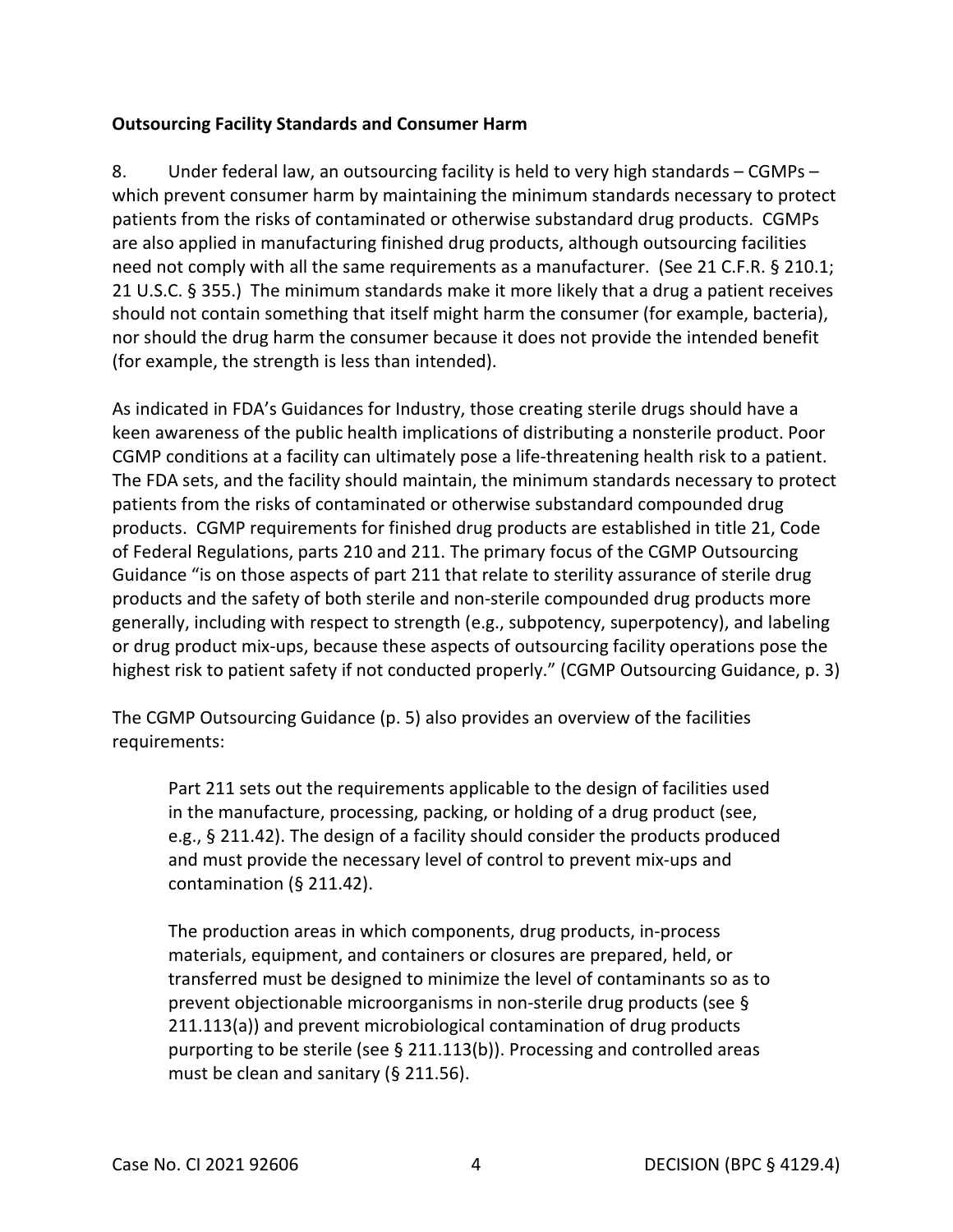#### *Order Violation No. 1*

9. Code of Federal Regulations (CFR) section 211.160(b). CFR section 211.160 expresses "general requirements" for a facility's "Laboratory Controls." It states, in part, a. The Order alleges that Respondent failed to conduct USP <788/789> subvisible particulate testing for release on applicable drug product(s), in violation of title 21,

> sound and appropriate specifications, standards, sampling plans, and containers, closures, in-process materials, labeling, and drug products (b) Laboratory controls shall include the establishment of scientifically test procedures designed to assure that components, drug product conform to appropriate standards of identity, strength, quality, and purity. Laboratory controls shall include:

 used in the manufacture, processing, packing, or holding of drug sampling and testing procedures used. Samples shall be (1) Determination of conformity to applicable written specifications for the acceptance of each lot within each shipment of components, drug product containers, closures, and labeling products. The specifications shall include a description of the representative and adequately identified. Such procedures shall also require appropriate retesting of any component, drug product container, or closure that is subject to deterioration.

(2) Determination of conformance to written specifications and a description of sampling and testing procedures for in-process materials. Such samples shall be representative and properly identified.

 sampling procedures and appropriate specifications for drug (3) Determination of conformance to written descriptions of products. Such samples shall be representative and properly identified.

(4) The calibration of instruments, apparatus, gauges, and recording devices at suitable intervals in accordance with an established written program containing specific directions, schedules, limits for accuracy and precision, and provisions for remedial action in the event accuracy and/or precision limits are not met. Instruments, apparatus, gauges, and recording devices not meeting established specifications shall not be used.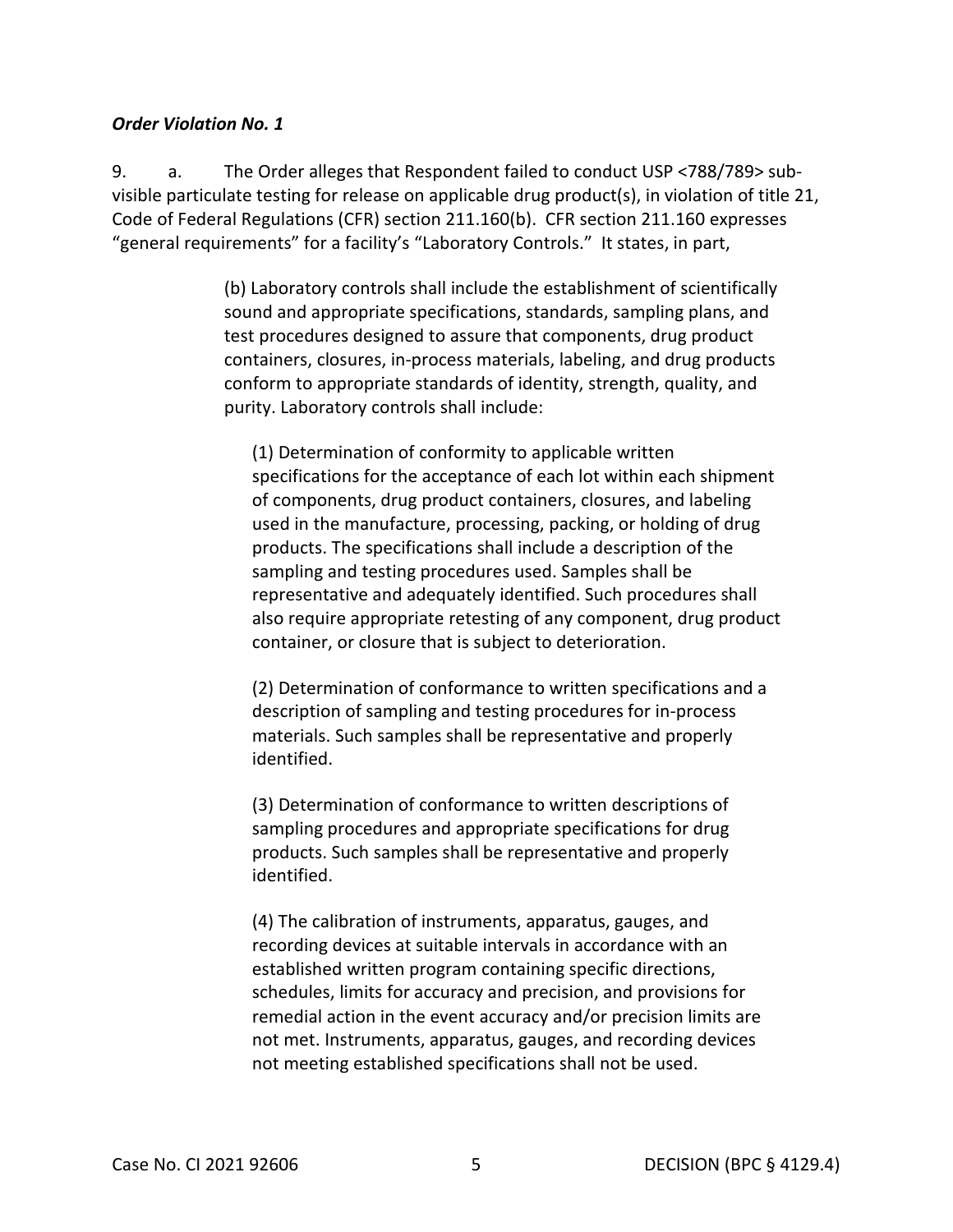number 1416. He explained that the significance of the USP <788/789> testing is to identify b. Dr. Fujimoto explained that, as indicated in the Inspection Report and/or Written Notice, during the inspection, he reviewed the batch release specifications. He identified that not all products currently being produced and distributed that should be tested pursuant to USP <788/789> were being tested. Dr. Fujimoto identified examples, including formula identification (FID) numbered 815, identified as an ophthalmic solution, and FID subvisible particle, particles that cannot be seen by the naked eye to know there was a problem. A product might, for example, fail that test as a result of a bad product formulation, degraded substances, or undissolved substances.

 c. Mr. Chatoff explained that Edge Pharma was conducting subvisible particle testing on intravenous product it produces, and it is now doing so on ophthalmic drops. He to comply with that provision represents "minimal risk." Mr. Chattoff stated that subvisible particle issues do not have anything to do with sterility, endotoxins, or anything else. He doctor, a nurse, or a hospital. In its written argument, Respondent stated, admitted that Respondent was not previously conducting subvisible particulate testing in accordance with USP <788/789> on ophthalmic drops, but he represented that the failure believes that any product from an outsourcing facility is safer than a product prepared by a

 [T]he risk to patients using ophthalmic products without subvisibility testing is extremely low. This issue was only for ophthalmic solutions. There were no allegations of stability, sterility, endotoxin, or other areas. At most the concern is that sterile, subvisible products might have been in a solution and dropped into the eye. If that occurred the eye would handle the issue as we all experience that daily, let alone something that is visible and the slight irritation that might create. There was no material health or safety risk. However, Edge has updated is practices, and the change has been made already.

 d. FDA's CGMP Outsourcing Guidance provides that finished drug products be subject sterile, those includes subvisible particle testing. (CGMB Outsourcing Guidance, p. 25-26.) to release testing "to determine whether they meet final product specifications before their release for distribution." It explains that a facility's quality control unit to be responsible for "ensuring that the finished drug product is not released until this testing is conducted and the results confirm that the finished drug product meets specifications." It explains that the release procedure specifications are established for each drug product "to ensure the quality of the finished drug product." For drug products that are solutions purporting to be

finished drug product into the stream of commerce, in violation of CFR section 211.160(b).<br>Failing to meet that requirement represents a risk to the quality of the finished drug e. Respondent failed to conduct subvisible particle testing on relevant products, including FID 815 and 1416, in accordance with USP <788/789>, before release of the product, which represents a risk to the public health or safety. This violation, when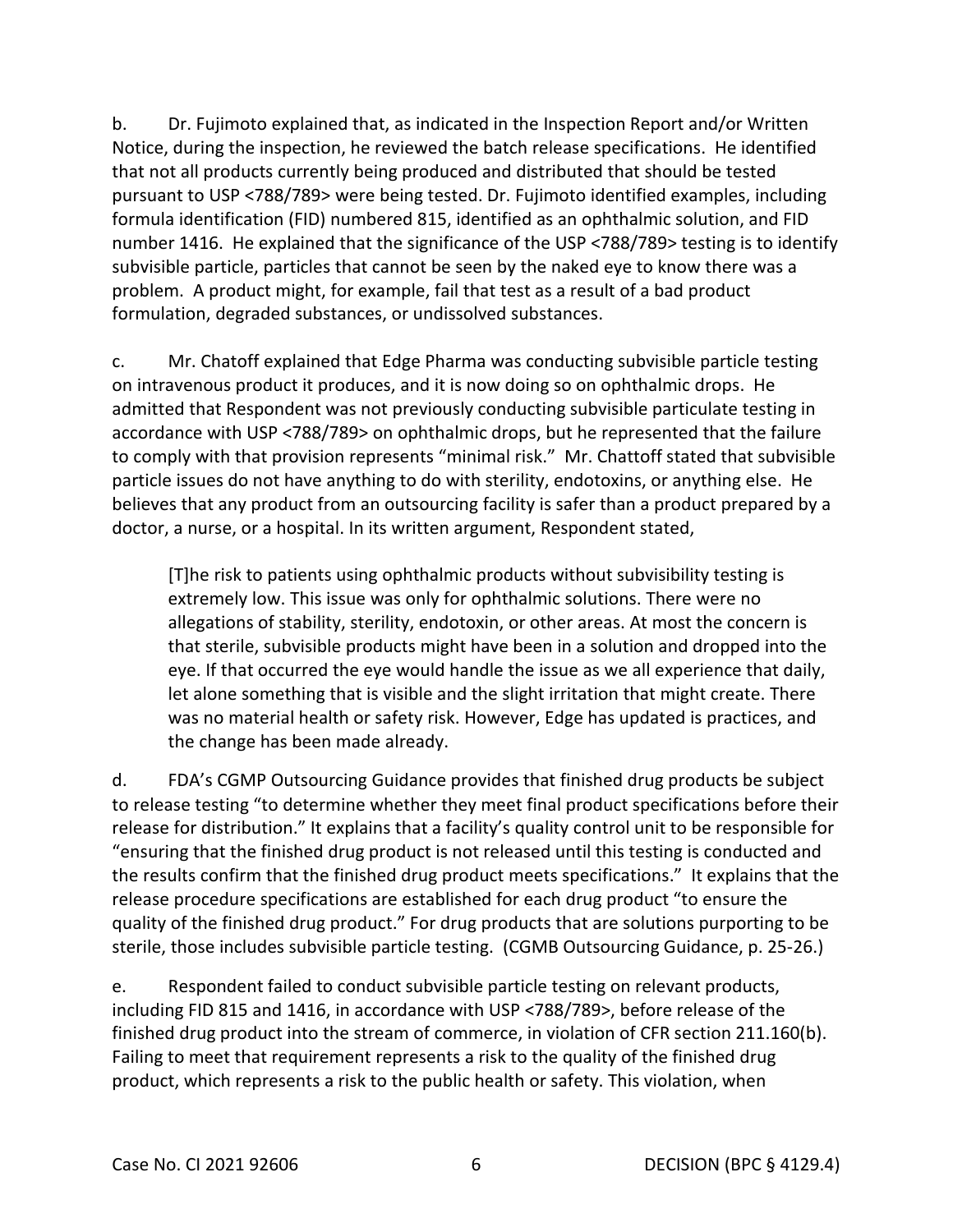considered in conjunction with other violations discussed elsewhere, poses an immediate threat to the public health and safety.

## *Order Violation No. 2*

 $10.$  microbiological contamination. That subdivision requires, a. The Order alleges that Respondent failed to provide assurances that its aseptic processing areas meet ISO 5 conditions for the duration of the aseptic filling process, in violation of CFR section 211.113, subdivision (b), pertaining to control of

Appropriate written procedures, designed to prevent microbiological contamination of drug products purporting to be sterile, shall be established and followed. Such procedures shall include validation of all aseptic and sterilization processes.

 air quality and to avoid any disruption of HEPA unidirectional flow. (CGMP Outsourcing b. The standard of practice requires that outsourcing facilities produce sterile drugs only in ISO 5 or better air quality. In addition, the facility should be designed and operated with cascading air quality (e.g., by proper air classification and air pressurization) to protect the ISO 5 zone (or critical area). The facility layout, room separation, and process flow must be designed to prevent the influx of contamination from adjacent areas and rooms of lower Guidance, p.6)

 The production of sterile drug products may be accomplished using an aseptic process or using terminal sterilization. Using terminal sterilization, products are filled and sealed under processes. For example, glass containers are subjected to dry heat; rubber closures are assembly poses the risk of contamination and thus necessitates careful control. (Aseptic conditions designed to minimize risks, and then the product in its final container is subjected to a sterilization process such as heat or irradiation. In an aseptic process, the drug product, container, and closure are first subjected to sterilization methods separately, as appropriate, and then brought together. Before aseptic assembly into a final product, the individual parts of the final product are generally subjected to various sterilization subjected to moist heat; and liquid dosage forms are subjected to filtration. Each process requires validation and control; each process could introduce an error that ultimately could lead to the distribution of a contaminated product. Any manual or mechanical manipulation of the sterilized drug, components, containers, or closures prior to or during aseptic CGMP Guidance, pp. 2-3.)

 The standard of practice also requires that the Outsourcing Facility must establish environmental monitoring practices that are acceptable and qualified for the operations the facility performs. The CGMP Outsourcing Guidance provides minimum standards;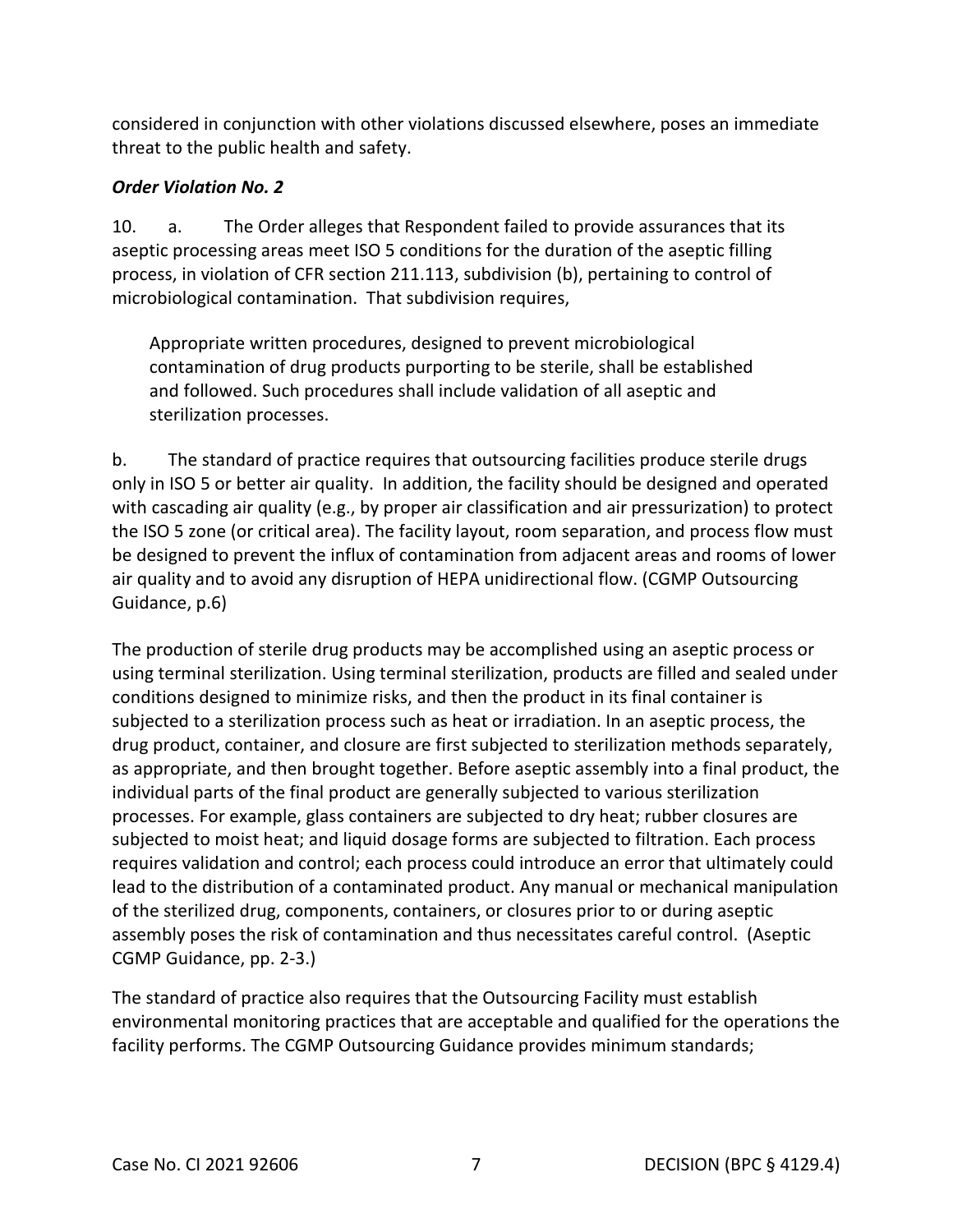be required. (CGMP Outsourcing Guidance , p. 10) depending on the nature of the outsourcing facility's practice, additional safeguards might

 Aseptic CGMP Guidance (p. 50) says, "It is essential to monitor the microbial air quality. Samples should be taken according to a comprehensive sampling plan that provides data representative of the entire filling operation. Continuous monitoring of particles can provide valuable data relative to the control of a blow-fill-seal operation."

 Notice, during the inspection, Edge Pharma failed to provide assurances that microbiological contamination was being appropriately measured because it used "settling fully implemented beginning in the fourth quarter of 2021. During his annual inspection c. Dr. Fujimoto explained that, as indicated in the Inspection Report and/or Written plates" in the ISO 5 area, and failed to provide continuous non-viable monitoring. Despite this, Dr. Fujimoto recognized that, the necessary equipment was onsite and estimated to be (conducted virtually) of Respondent in 2020, this matter was flagged; Dr. Fujimoto would have expected completion within six months.

 is required by California, and "not an FDA issue." He did not indicate if FDA had inspected that determination. He also testified that Edge Pharma does non-viable monitoring, but that it takes time to do the design. Respondent has "air-samplers" on the table next to and as a result of the other controls Edge Pharma was using. Respondent is working on d. Mr. Chatoff stated said that 24-hour continuous monitoring for non-viable particles the particular nature of type of finished drug products Edge Pharma was making to make during the compounding, but they don't do that continuously. He believes there is zero risk, installing the appropriate equipment, but it is taking longer than six months to do so, and a twelve-month timeframe is more reasonable.

e. Dr. Fujimoto was persuasive that Edge Pharma was required to provide continuous monitoring based on the type of sterile drug products being produced, in violation of CFR § 211.113, subdivision (b); it is not yet doing so. Since the monitoring is designed to identify contaminants, inadequate monitoring represents a risk to the public health and safety. This violation, when considered in conjunction with other violations, collectively poses an immediate threat to the public health and safety.

### *Order Violation No. 3*

 subdivision (c), regarding the facility's sanitation. That section provides, 11. a. The Order alleges that Respondent failed to provide an environment free of infestation by rodents, birds, insects, and other vermin, in violation of CFR § 211.56,

> (a) Any building used in the manufacture, processing, packing, or holding of a drug product shall be maintained in a clean and sanitary condition, Any such building shall be free of infestation by rodents, birds, insects,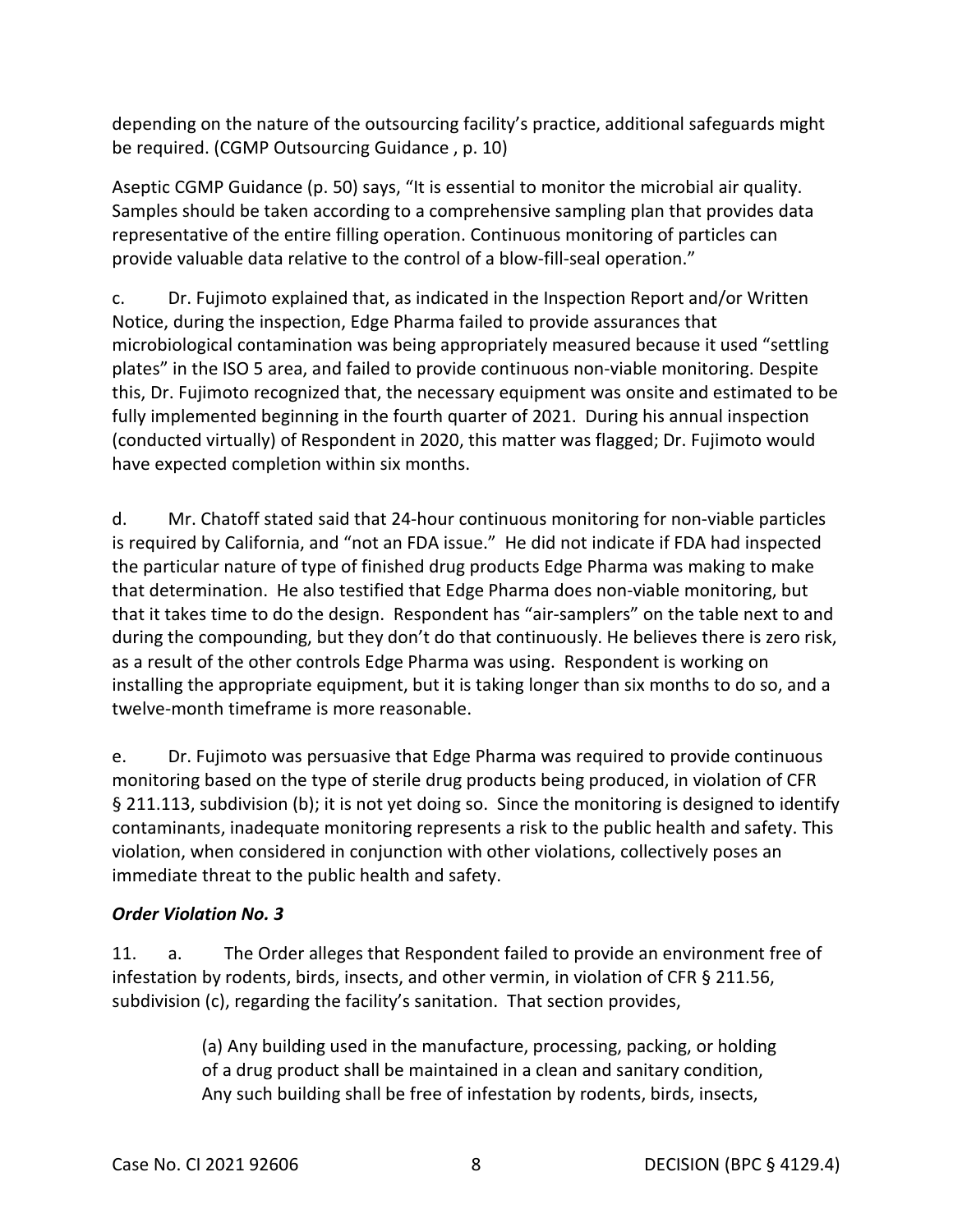and other vermin (other than laboratory animals). Trash and organic waste matter shall be held and disposed of in a timely and sanitary manner.

 sanitation and describing in sufficient detail the cleaning schedules, (b) There shall be written procedures assigning responsibility for methods, equipment, and materials to be used in cleaning the buildings and facilities; such written procedures shall be followed.

 (c) There shall be written procedures for use of suitable rodenticides, insecticides, fungicides, fumigating agents, and cleaning and sanitizing agents. Such written procedures shall be designed to prevent the followed. Rodenticides, insecticides, and fungicides shall not be used contamination of equipment, components, drug product containers, closures, packaging, labeling materials, or drug products and shall be unless registered and used in accordance with the Federal Insecticide, Fungicide, and Rodenticide Act (7 U.S.C. 135).

(d) Sanitation procedures shall apply to work performed by contractors or temporary employees as well as work performed by full-time employees during the ordinary course of operations.

 multiple locations, near the floors but also near eye level, including outside of two of the apparel (booties, facility scrubs, hairnet, and/or gloves). He also observed insect traps debris and insect excrement at the entrance of the trap. In addition, on two days, a day b. On two days during his inspection, as indicated in the Inspection Report and/or Written Notice, Dr. Fujimoto observed "copious amounts" of insects, at least one living, in facility's cleanrooms (close to cleanrooms 200/201 and immediately outside cleanroom 300). In one location he found three spiders in a web, at eye level. Most of the same insects were visible in both days' photos. As described by Dr. Fujimoto, the areas around the cleanrooms are considered controlled, not-classified, which areas also require protective where insects were lodged half-in and half-out, at both ends of the trap, as well as insect apart, the same, sizable piece of clear plastic trash is visible on the floor immediately

outside a cleanroom. Dr. Fujimoto concluded the pest control procedures were inadequate.<br>Dr. Fujimoto evaluated some of Respondent's internal records for Corrective and Preventative Actions (CAPA), Deviations, and Out of Specifications (OOS). Those records included situations where an ant was found in cleanroom 202 (DR-2021-099) and one where an ant was found in a bin with FID 1456 (DR-2020-084 and CAPA 2020-004).

Dr. Fujimoto noticed that the emergency exit door at loading dock #1 was found only partially sealed. Visible light could be seen from the outside when viewing from the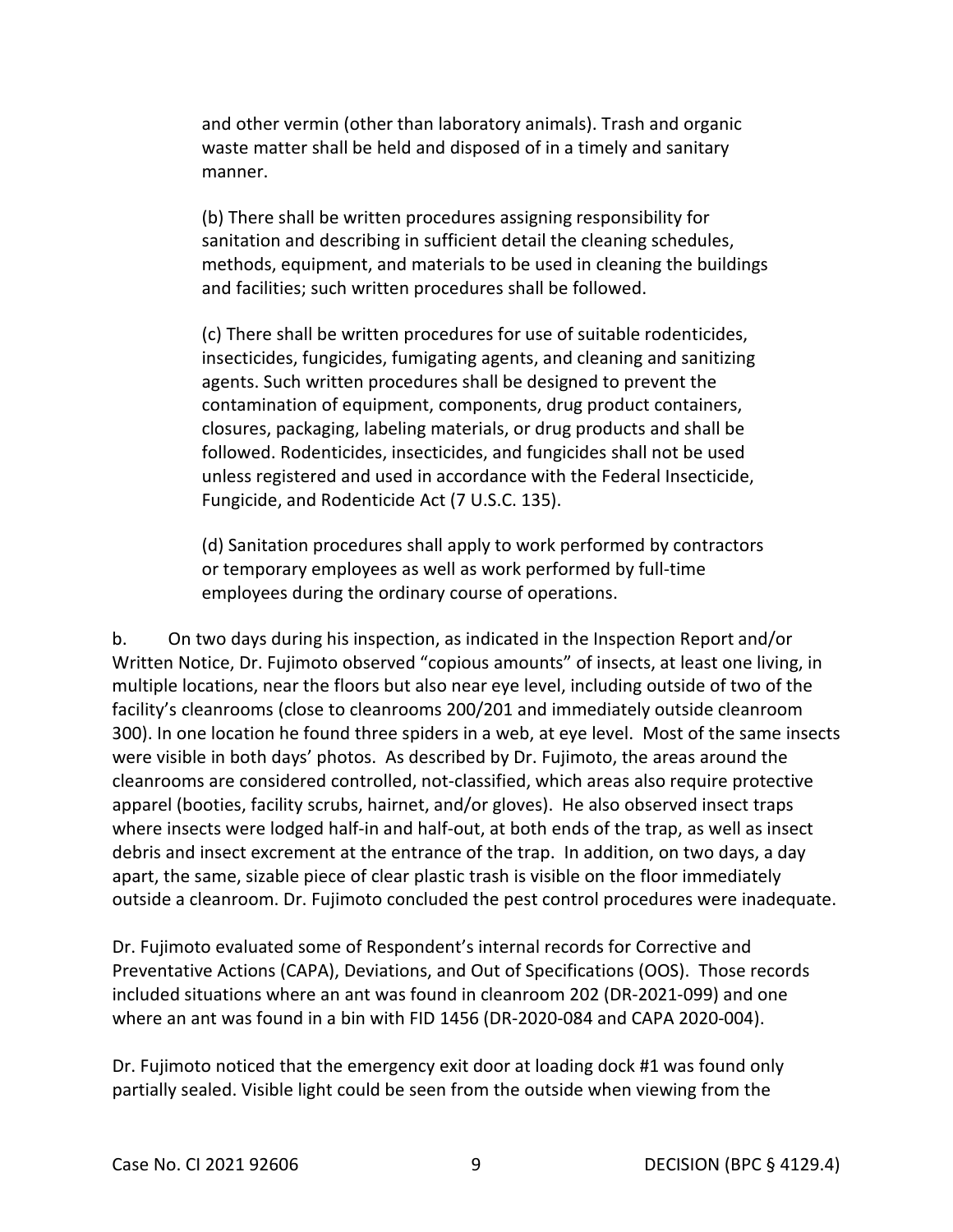controlled, not-classified, side of the door, meaning that outside air and contaminants could continuously come in.

 immediately above. Dr. Fujimoto saw a similar design in cleanroom 100, which had a covering such that a hole could not be seen, and the outer surfaces would be easily cleanable. Similarly, Dr. Fujimoto observed that, in cleanroom 103, the ceiling fire sprinkler had lost its protective cap that prevents ingress into the cleanroom from the unclassified area

cleanable.<br>Respondent asked if Dr. Fujimoto observed that insects in the cleanroom, or that the quarterly environmental monitoring trending reports. He observed an adverse trend for the ISO 7 room 201 based on the recovery rate of microorganisms, a measurement indicating was 15%, Q3 was 10%, and Q4 was 24%. He also observed an adverse trend for non-viable particulates in room 201; in Q4, 36% of samples reached the alert limit. He explained that insects outside the cleanroom had affected the conditions within the cleanroom. In response, Dr. Fujimoto had not entered the cleanroom, nor had he observed insects in the portion he could see. He had observed an adverse trend when he reviewed Respondent's that more particulates were identified. He noted that the first quarter  $(Q1)$  recovery rate the insects could be a cause of the higher rate of microorganisms, but he was unable to make draw such a conclusion based on his inspection.

 square foot facility that was very clean, and "every corner is clean." He also said that some of the photos were taken on a loading dock, not in the facility. Finally, he said there was a "zero risk of harm" from the insects that were present, and that there was zero risk of harm because of sterility. Mr. Chatoff also explained that Edge Pharma has a contract with a pest control company, Orkin, for regular service, and that company had, after the inspection, evidence. c. Mr. Chatoff testified that the photos taken were of the "worst" area of a 40,000 performed a reviews and prepared a report after the inspection and determined that, by its standards, there was no infestation. The pest control report was not admitted into

 June) of 2021 to show the lack of contamination. According to Mr. Chatoff, the report from personnel to machines." It shows that there is "zero risk of harm" from the insects that were seen in the facility, because the insects were not in the cleanroom, and they stay Respondent also offered its Environmental Monitoring Trend Report for Quarter 2 (April – shows that Edge Pharma's cleanroom environment "was in an exceptional state of control, on the outside.

d. The areas outside a cleanroom must be maintained in a manner to avoid tracking in contaminants into the cleanroom. According to the CGMP Outsourcing Guidance, "[p]rocessing and controlled areas must be clean and sanitary ([CFR] § 211.56)." (p. 5.) As described by Dr. Fujimoto, the areas around the cleanrooms are considered controlled, not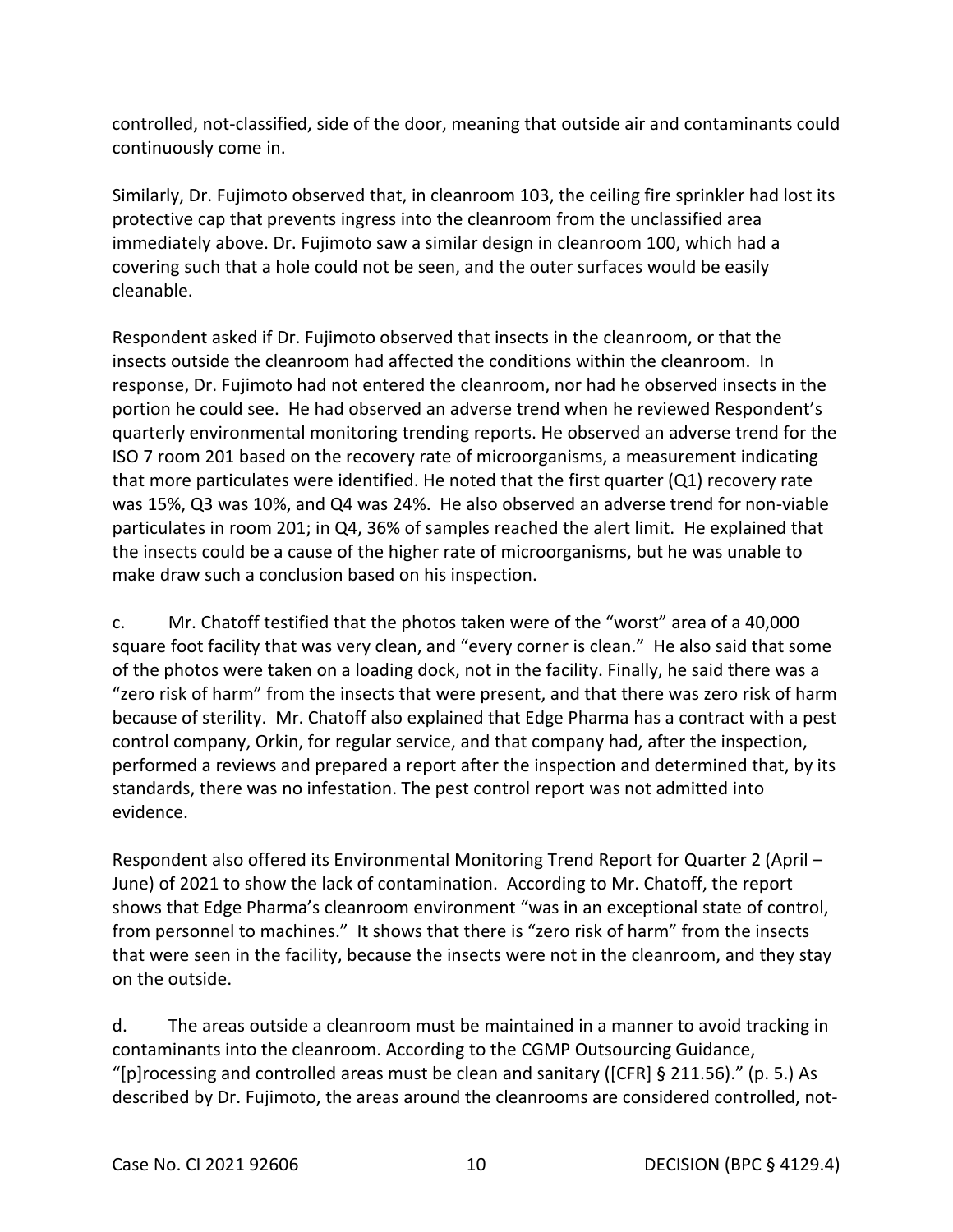classified, which areas also require protective apparel. The protective apparel is to protect drug products from contamination. (CFR § 211.28(a).) The numerous insects on the walls and floors, in combination with the numerous visible insects partially captured in the traps, over multiple days, in the area, immediately indicates that the facilities procedures, or its execution of those procedures, were insufficient.

 insects, and other vermin, in violation of CFR section 211.56; Dr. Fujimoto observed what he described as "copious amounts" of insects and insect-related debris, particularly in a controlled, not-classified, portion of an outsourcing facility, poses a risk of contamination.<br>Respondent's representations that every corner of the facility was clean, and that the It also allowed its facility, through a gap under the door and around a sprinkler in a unregulated areas, which poses an immediate threat to the public health or safety for the same reason. e. The facility did not create an environment free of infestation by rodents, birds, potential contamination does not pose a risk of harm to patients, or poses minimal risk, is unpersuasive and concerning. To the contrary, the numerous insects in various locations outside multiple cleanrooms, pose an immediate risk to the health and safety of consumers. cleanroom, to be more vulnerable to air and contaminants, including insects, from

 desist order; it is, however, a concerning reflection on the facility's diligence in cleaning. The piece of clear plastic trash that remained on the floor, in what appeared to be inches from the cleanroom door, for more than a day, is not violation as described in the cease and

## *Order Violation No. 4*

 pressure differentials in classified areas, as required by CFR section 211.46, subdivision (b), cooling. CFR section 211.46 provides, in part, 12. a. The Order alleges that Respondent failed to adequately maintain and monitor pertaining to a licensee's building and facilities' ventilation, air filtration, air heating and

> the manufacture, processing, packing, or holding of a drug product. (b) Equipment for adequate control over air pressure, micro-organisms, dust, humidity, and temperature shall be provided when appropriate for

 b. Dr. Fujimoto explained his findings in the hearing and in the Inspection and/or Written Notice that the facility had failed to adequately monitor the pressure differentials. Although a continuous monitoring system was in place for pressure differentials, some 2021, Steris conducted a certification review of cleanrooms 200/201/202, which required pressure differential of >0.02 inches of water column (WC) as required. The certifier observed the pressure to be 0.006 WC, significantly less than half of the standard. gauges had differed significantly from the certifier's standards. Specifically, on May 26, demonstrated that pressure differential between cleanrooms 201 and 202 did not have the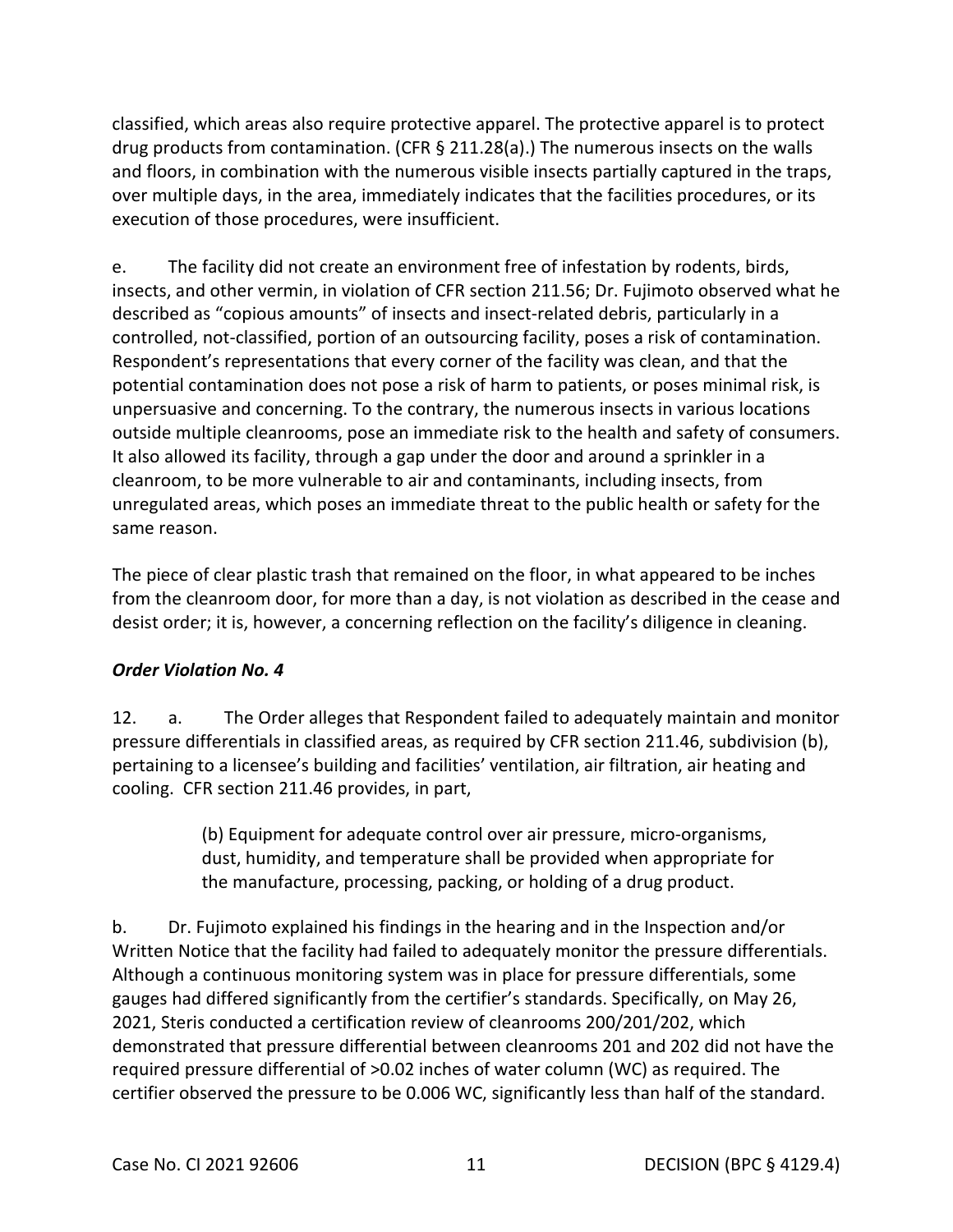differential at 0.025 WC. Once the discrepancy was identified, Edge Pharma did not investigate the duration of the pressure loss event and whether commercial batches of drug A blockage in the air supply was remediated and the pressure was restored. Although the pressure was restored, a related pressure gauge, which measured the data to the building monitoring system (BMS) for that room, had inaccurately measured the pressure products were potentially impacted. Additionally, even when the certifier left, Edge Pharma's pressure gauge failed to provide accurate data for evaluation (Edge Pharma's pressure gauge read 0.033 WC compared to the reference standard device's 0.021 WC). Dr. Fujimoto concluded that, based on the BMS continuous monitoring data he reviewed, the pressure differential was noncompliant from May 21, 2021, until the certifier intervened on May 26, 2021. Respondent's quality assurance officer told Dr. Fujimoto that he did not believe the incident required any investigation.

 supplying workstation 1C was observed to have a red, dark stain and/or a particulate suggested that the stain had been there "a while." Dr. Fujimoto also observed in his written findings that, in cleanroom 202, the HEPA filter matter of an unknown content on it. Dr. Fujimoto's initial interview of the operators

 pressure differentials. The discolored HEPA filter was one of 20 HEPA filters in that room, not including those assigned to a particular workspace. Mr. Chatoff asserted there was to prove the "complete picture" that products were sterile, pyrogen-free, viable and nonc. Mr. Chatoff disagreed that Edge Pharma was out of compliance with respect to "zero risk of harm" from Edge Pharma's products because it had environmental monitoring viable tested, and that personnel participated in fingertip testing and gowning requirements.

Outsourcing facilities should produce sterile drugs only in ISO 5 or better air quality. proper air classification and air pressurization) to protect the ISO 5 zone (or critical area). d. Outsourcing facilities should produce sterile drugs only in ISO 5 or better air quality. In addition, the facility should be designed and operated with cascading air quality (e.g., by The facility layout, room separation, and process flow must be designed to prevent the influx of contamination from adjacent areas and rooms of lower air quality and to avoid any disruption of HEPA unidirectional flow. (CGMP Outsourcing Guidance, p.6)

 To maintain air quality, it is important to achieve a proper airflow from areas of higher should be documented and "deviations from established limits should be investigated."<br>(Aseptic CGMP Guidance, p. 7) cleanliness to adjacent less clean areas. Pressure differentials between cleanrooms is to be monitored continuously throughout each shift and frequently recorded. All discrepancies

FDA concluded that, as a scientific matter, a system for environmental monitoring must include the establishment of pressure differential limits (see CFR § 211.42), and control systems should include built-in alarms to detect excursions. An adequate control system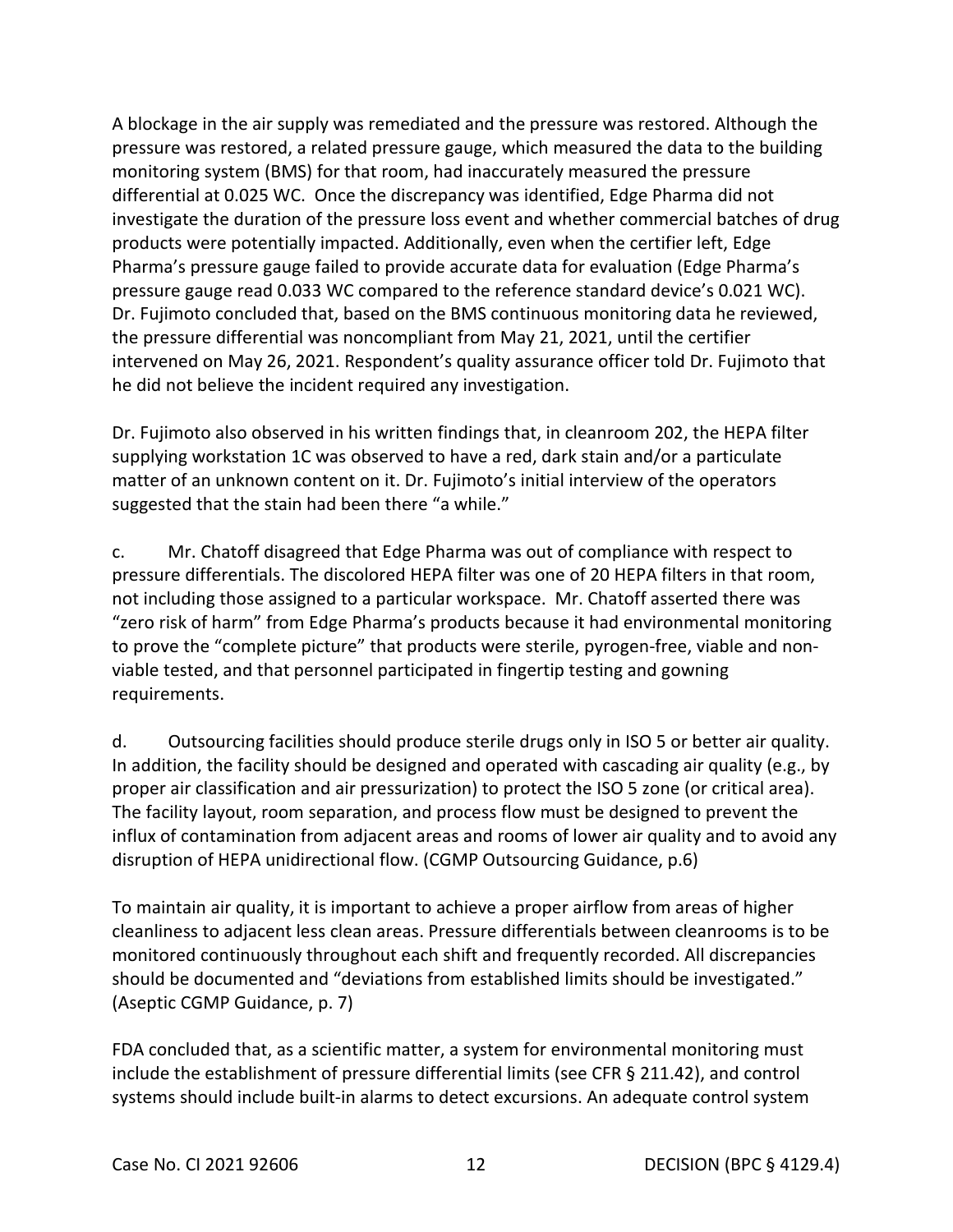activities to prevent contamination during aseptic processing (see §§ 211.42, 211.46, includes monitoring for pressure differentials, humidity, and temperature during production and taking prompt action to correct adverse conditions, which are necessary 211.58). (CGMP Outsourcing Guidance, p. 9)

The CGMP Outsourcing Guidance also provides (p. 8),

 HEPA filters should be qualified to provide appropriate air quality and be periodically maintained and tested to ensure intended air quality. Discolored, dirty, or damaged HEPA filters should be repaired or replaced.

 classified areas when it failed to accurately monitor the pressure in cleanroom 201 and 202 between May 21 and 26, 2021. Perhaps more concerning, however, is that Respondent section 211.46, subdivision (b). Under the circumstances, these violations, by themselves, e. Respondent failed to adequately maintain and monitor pressure differentials in failed to adequately maintain and monitor the pressure differentials when it failed to investigate not just the source of the deviation, but also the impact of the identified deviation on its processes in May 2021, and failed to ensure that the inaccurate gauges were corrected or replaced once a problem was identified. This was a violation of CFR pose an immediate threat to the public health and safety.

 subdivision (b). That said, this violation will not be considered as a basis for the cease and desist order because the allegation was only that the pressure differentials were not about the cleanliness of the facility. 13. Respondent's HEPA filter should have been repaired or replaced because it was discolored, and had been that way for a while; this was a violation of CFR section 211.46, appropriately maintained and monitored. Its poor condition does, however, reflect on the nature and gravity of the risk to the public in so far as it demonstrates Respondent's diligence with environmental practices, and Respondent's credibility in its representation

### *Order Violation No. 5*

indicating methods, in violation of CFR section 211.166(a)(3), pertaining to stability testing.<br>That section provides, in part, 14. a. The Order alleges that Respondent failed to conduct testing utilizing stability

> (a) There shall be a written testing program designed to assess the stability characteristics of drug products. The results of such stability testing shall be used in determining appropriate storage conditions and expiration dates. The written program shall be followed and shall include:

…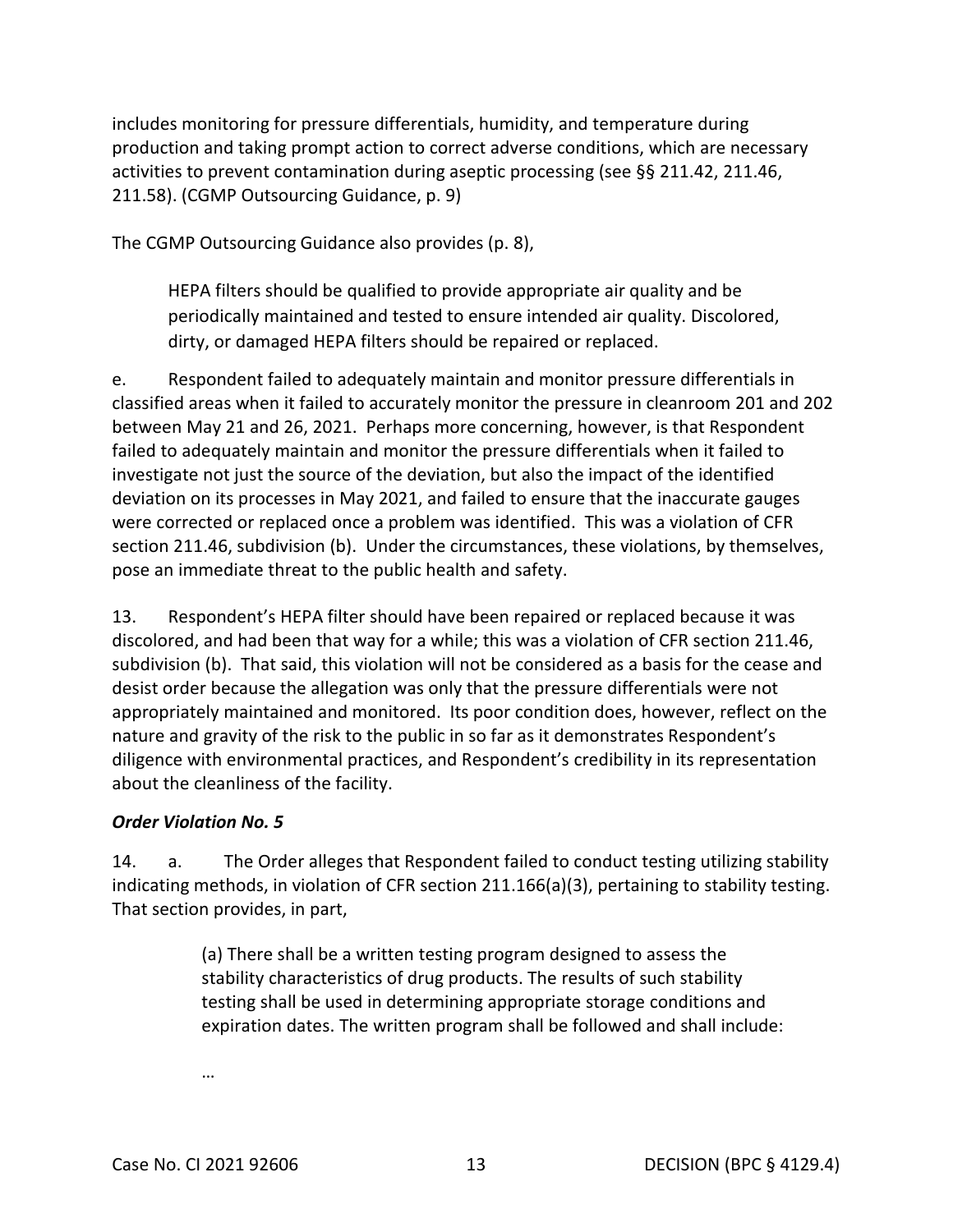(3) Reliable, meaningful, and specific test methods;

…

 to determine an appropriate expiration date and a record of such data (b) An adequate number of batches of each drug product shall be tested shall be maintained. Accelerated studies, combined with basic stability information on the components, drug products, and container-closure system, may be used to support tentative expiration dates provided full shelf life studies are not available and are being conducted. Where data from accelerated studies are used to project a tentative expiration date that is beyond a date supported by actual shelf life studies, there must be stability studies conducted, including drug product testing at appropriate intervals, until the tentative expiration date is verified or the appropriate expiration date determined.

b. Dr. Fujimoto explained his findings in the Inspection Report and/or Written Notice that Edge Pharma failed to conduct testing utilizing stability indicating test methods. He found that many active pharmaceutical ingredients (APIs) were not fully validated as previously stated in 2020 inspection report. He also noted that a progress report was provided, but that 36 assays, representing 36 products, are currently still under development and/or review.

 for the last 12 months and it will soon be done. Edge Pharma is putting the plan in place for each and every product. Edge Pharma has "stability" and "stability data" for each product, although not "stability indicating" methods. Stability indicating has come out in the last only used for a 30, 60, or 90-day product; stability indicating only becomes significant when a product will need to last for six months or more. Mr. Chatoff said there was "zero risk" to testing, and this is just an "added level" on the CGMP side. c. Mr. Chatoff stated that Edge Pharma has had a plan to add this additional protection three years, it was primarily a manufacturing standard. Outsourcing processes are usually the consumer because Edge Pharma has stability, endotoxin, sterility, subvisible particle

 d. According to FDA, a stability program must be established to assess the stability testing is used to ensure that a drug product will retain its quality (e.g., strength) and remain sterile, if applicable, through the labeled expiration date. (CGMP Outsourcing Guidance, p. 26) characteristics of finished drug products, and the results of stability testing must be used to determine appropriate storage conditions and expiration dates (CFR § 211.166). Stability

 development or review for finished drug products, and it therefore lacked satisfactory e. Dr. Fujimoto's finding is credited that Edge Pharma had 36 studies under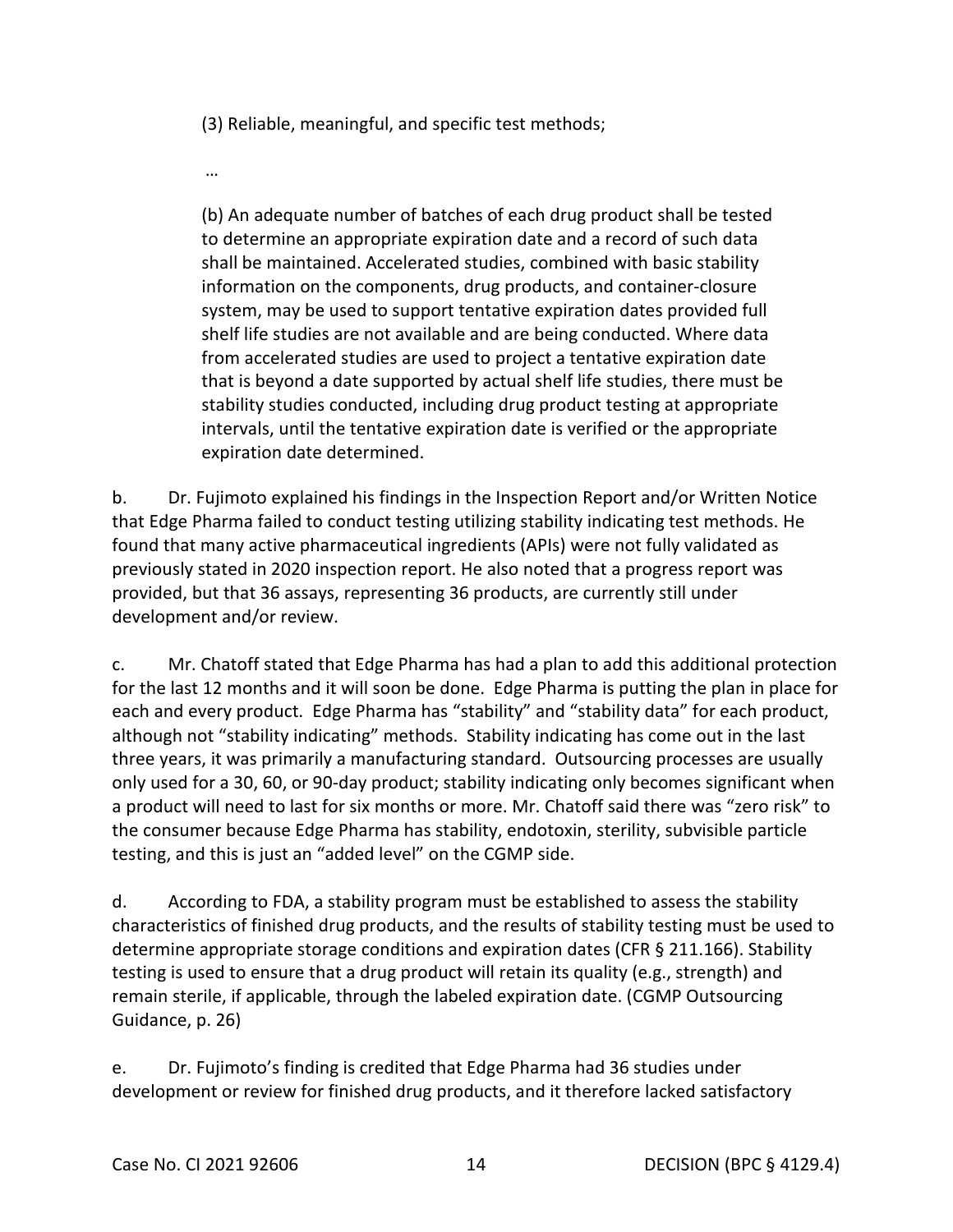stability indicating test methods for those drug products, in violation of CFR section 211.166(a)(3). Given that a stability testing program is required to determine the stability of the appropriate storage conditions and expiration dates, its absence for certain drug products, poses a risk to the public health and safety. This violation, when considered in conjunction with other violations, poses an immediate threat to the public health and safety.

#### *Order Violation No. 6*

15. a. The Order alleges that Respondent failed to perform and provide a robust disinfectant procedure and qualification program, in violation of CFR section 211.42(c)(10), pertaining to the design and construction features of the facility's buildings. That section provides, in part,

> packing, or holding of a drug product shall be of suitable size, construction and location to facilitate cleaning, maintenance, and proper (a) Any building or buildings used in the manufacture, processing, operations.

…

(c) Operations shall be performed within specifically defined areas of adequate size. There shall be separate or defined areas or such other control systems for the firm's operations as are necessary to prevent contamination or mix-ups during the course of the following procedures:

…

(10) Aseptic processing, which includes as appropriate:

(i) Floors, walls, and ceilings of smooth, hard surfaces that are easily cleanable;

(ii) Temperature and humidity controls;

(iii) An air supply filtered through high-efficiency particulate air filters under positive pressure, regardless of whether flow is laminar or nonlaminar;

(iv) A system for monitoring environmental conditions;

(v) A system for cleaning and disinfecting the room and equipment to produce aseptic conditions;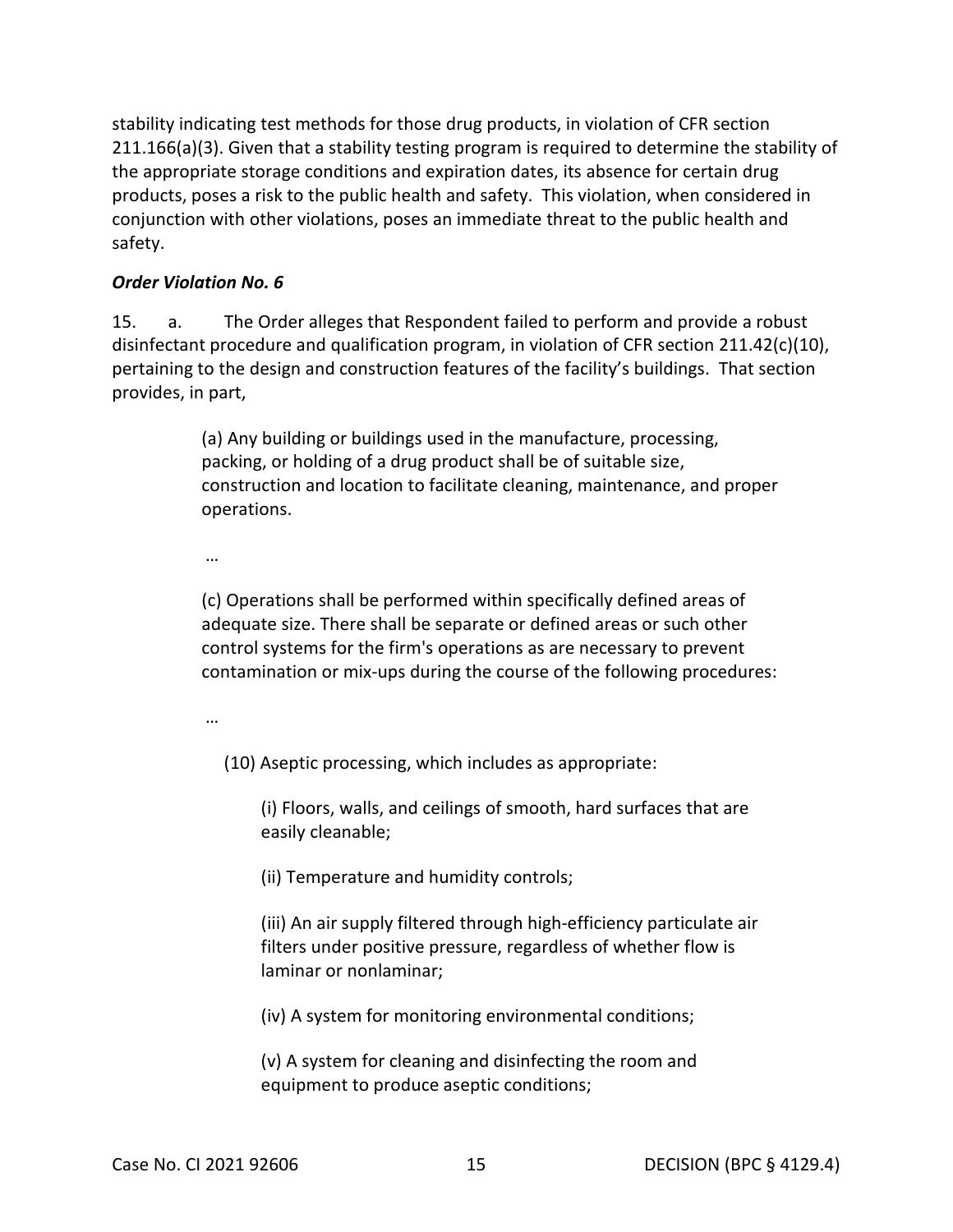(vi) A system for maintaining any equipment used to control the aseptic conditions.

 tested on stainless steel, but stainless steel is one of the easiest surfaces to clean, so testing on it is not the same as testing on more porous or flexible surfaces, such as plastics or b. Dr. Fujimoto explained during his testimony, and in the Inspection Report and/or Written Notice, that Respondent failed to perform and provide a robust disinfectant procedure and qualification program by failing to perform cleaning validation. The facility had conducted testing for a disinfectant qualification program, but the items and or substrates tested were not sufficiently robust to meaningfully measure the effect of the disinfectant on all surfaces to which it was to be used. For example, one product was only epoxies.

 handwashing glassware, utensils and other items would effectively remove previous ingredients (from prior batches) from the items. Dr. Fujimoto explained that Respondent Further, Edge Pharma lacked a validation study showing that its procedures for created a lot of creams, which contain a lot of oil, and the handwashing must be demonstrated to adequately remove the oil from the items.

 he has an enormous amount of data reflecting that there is no viable bacteria, fungus, or c. Mr. Chatoff said his facility was clean, that Respondent had no sterility issues, and that it posed "zero risk of harm" to the health or safety of the public. He says this because mold growing in the cleanrooms.

d. FDA's CGMP Outsourcing Guidance supports Dr. Fujimoto's conclusions. "To prevent contamination or mix-ups during the course of operations," CFR section 211.42 requires separate or defined areas or other similar control systems for a facility's operations, and procedures for cleaning and disinfecting. (CGMP Outsourcing Guidance, p. 7-8, citing CFR §§ 211.42, 211.56, 272 211.67.)

 between products (see §§ 211.42, 211.67). (CGMP Outsourcing Guidance, p. 7-8) Equipment surfaces that come in contact with drug products, containers, or closures must be cleaned at appropriate intervals to prevent contamination. The suitability and efficacy of the cleaning agents and cleaning methods should be evaluated, and the cleaning agent's compatibility with applicable work surfaces should be assessed. For multiuse facilities and nondedicated equipment, changeover and cleaning procedures for equipment and utensils must be established and followed to prevent contamination, including cross-contamination

 disinfectant being used would be effective on all the surfaces to which it was applied, and it e. Respondent failed to perform and provide a robust disinfectant procedure and qualification program when it failed to validate the effectiveness of its cleaning processes, in violation of CFR section 211.42(c)(10). It failed to make sure that the cleaning and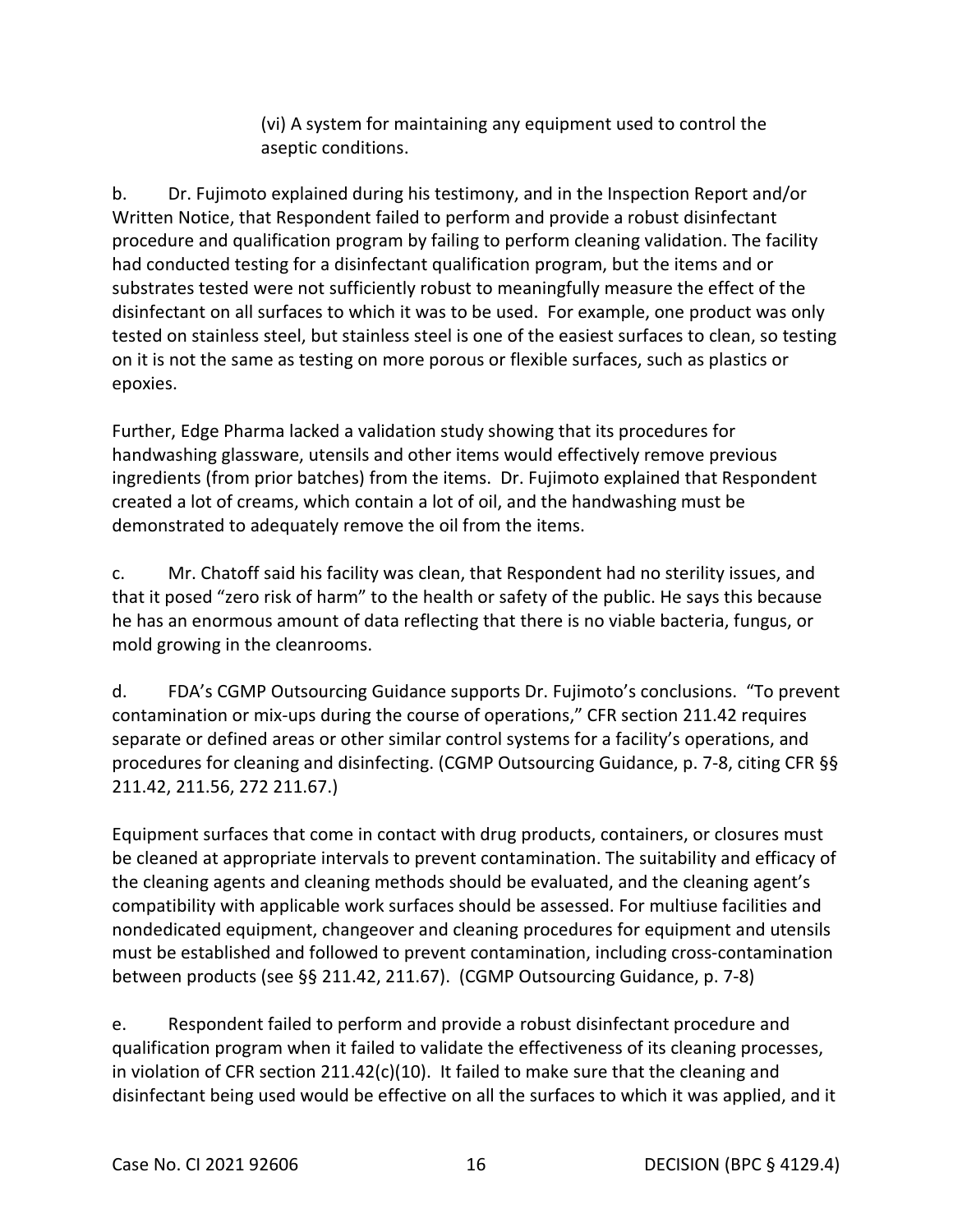Under the circumstances, this violation, by itself, poses an immediate threat to the public failed to demonstrate that its procedures for handwashing would remove all contaminants. health and safety.

#### *Order Violation No. 7*

16. 211.67(b), pertaining to equipment cleaning and maintenance. That section provides, a. The Order alleges that Respondent failed to adequately validate equipment prior to use and maintain equipment in a validated state, in violation of CFR section

> (a) Equipment and utensils shall be cleaned, maintained, and, as appropriate for the nature of the drug, sanitized and/or sterilized at appropriate intervals to prevent malfunctions or contamination that would alter the safety, identity, strength, quality, or purity of the drug product beyond the official or other established requirements.

 processing, packing, or holding of a drug product. These procedures shall (b) Written procedures shall be established and followed for cleaning and maintenance of equipment, including utensils, used in the manufacture, include, but are not necessarily limited to, the following:

(1) Assignment of responsibility for cleaning and maintaining equipment;

 (2) Maintenance and cleaning schedules, including, where appropriate, sanitizing schedules;

(3) A description in sufficient detail of the methods, equipment, and materials used in cleaning and maintenance operations, and the methods of disassembling and reassembling equipment as necessary to assure proper cleaning and maintenance;

(4) Removal or obliteration of previous batch identification;

(5) Protection of clean equipment from contamination prior to use;

(6) Inspection of equipment for cleanliness immediately before use.

(c) Records shall be kept of maintenance, cleaning, sanitizing, and inspection as specified in §§211.180 and 211.182.

b. Dr. Fujimoto explained his concerns during his testimony, in his Inspection Report, and in the Written Notice. He identified that Respondent had failed to adequately maintain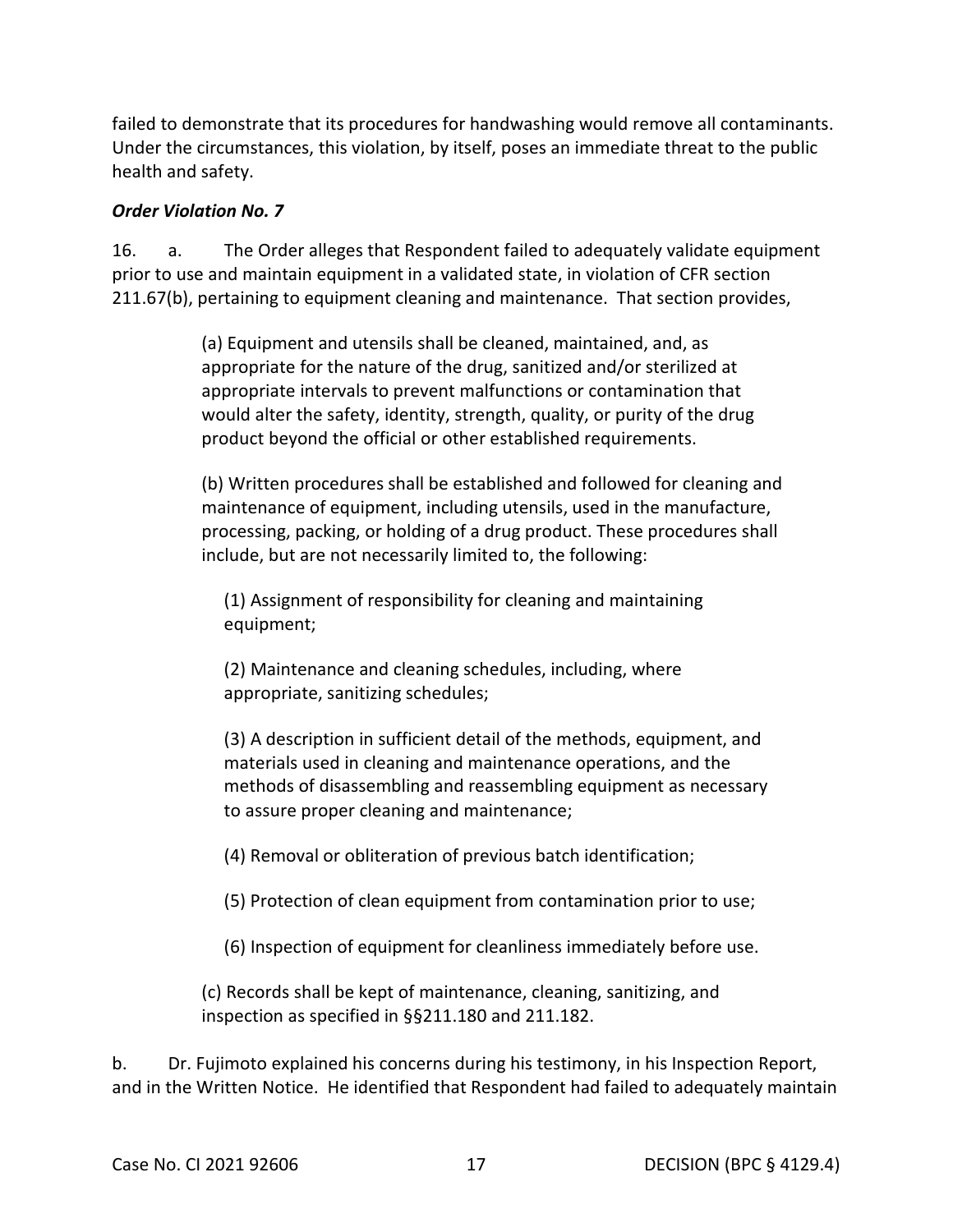and validate equipment when it used processes and operated equipment without having validated such equipment. He viewed some of respondent's systems, and identified unvalidated and/or partially validated equipment, including final product storage refrigeration, dishwashers, glassware washing, cleaner / disinfectant in-use times.

 commercial distribution without being qualified or validated. Another unit, Frig-002, which stored final product at the time of investigation, was not fully validated. After subfreezing There was limited and insufficient data to support that other drug products did not Even more specifically, a refrigeration unit (Frig-030) was holding product intended for temperatures had been observed in refrigeration unit (Frig-030), Respondent's investigation (EE1-2021-010) failed to document potentially impacted batches, products, or materials. experience a freeze thaw cycle. The investigation failed to identify that Frig-030 was holding product intended for commercial distribution without being validated. Raw data from the temperature probe was requested, but complete records could not be provided.

Dr. Fujimoto explained that Respondent had failed to fully validate, or failed to define load patterns for, several dishwasher units, which are used for glassware and/or utensils. Specifically, washers WAS-001, WAS-003, WAS-004 were not fully validated.

 process. For the last 12 months, Edge Pharma has been "going to the straight CGMP" standards. c. Mr. Chatoff explained that the majority of Edge Pharma's "tier 1" equipment is validated. The facility has a Corrective and Preventative Action and a master validation equipment plan, which explain exactly where each remaining item is in the validation

standards.<br>d. a. FDA Guidance says that an outsourcing facility's equipment (mechanical, electronic, be established and followed. Equipment needs to be designed to facilitate operations, or automated) must be qualified as capable of performing its intended functions or operations before first use, and procedures for routine calibration and maintenance must cleaning, and maintenance. (CGMP Outsourcing Guidance, p. 12.)

p. 5; see  $211.22(a)$ .) It also provides that, once the problem was identified, as part of its quality assurance process, it should have "fully investigated" what occurred to make effective corrective actions, including changes necessary to prevent recurrence. (CGMP Outsourcing Guidance,

 it failed to validate and define load patterns for several dishwashers. Unexpected e. See 21.22 See 21.22.22 (a). See 21.22.22 See 21.22.22.22 See 21.22.22.22 See 21.22.22.22.22.22.22 determine it was capable of performing its intended functions, in violation of CFR section 211.67(b), when it did not qualify or validate the functioning of two refrigerators, and when temperature conditions in the refrigeration unit during storage may adversely affect the drug products; the absence of a validated use for the dishwashers pose a risk of cross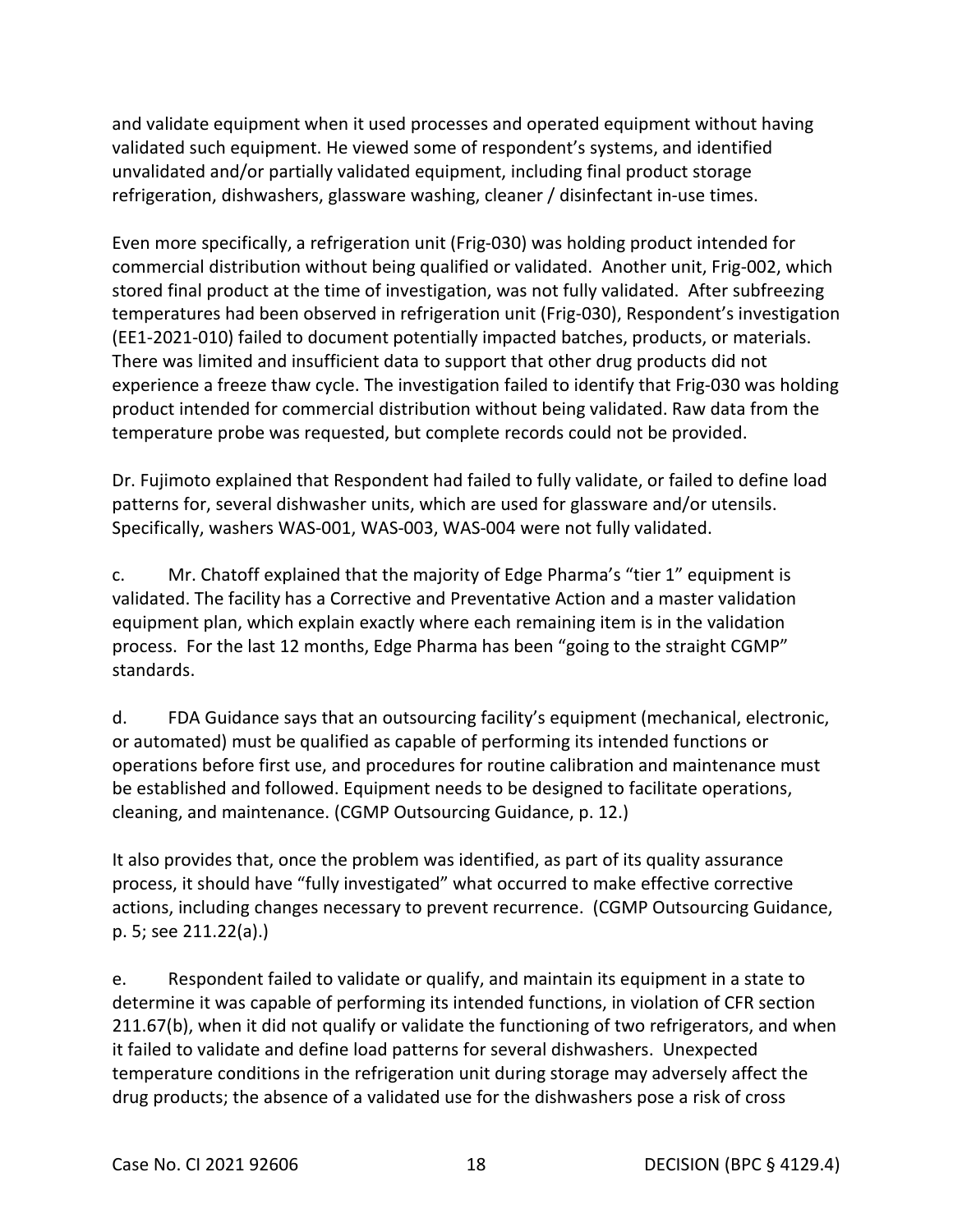contamination. Under either circumstance, there is an unacceptable risk to consumers. Under the circumstances, this violation, without any other, poses an immediate threat to the public health and safety.

#### *Order Violation No. 8*

 $17<sub>1</sub>$  section 211.22(c), pertaining to the responsibilities of the facility's quality control unit. That section provides, in part, a. The Order alleges that Respondent failed to properly assign beyond use dates and that the beyond use dates exceeded the allowance of the law, in violation of CFR

> containers, closures, in-process materials, packaging material, labeling, assure that no errors have occurred or, if errors have occurred, that they (a) There shall be a quality control unit that shall have the responsibility and authority to approve or reject all components, drug product and drug products, and the authority to review production records to have been fully investigated. The quality control unit shall be responsible for approving or rejecting drug products manufactured, processed, packed, or held under contract by another company.

…

(c) The quality control unit shall have the responsibility for approving or rejecting all procedures or specifications impacting on the identity, strength, quality, and purity of the drug product.

 FDA defines the beyond-use date (BUD) as the date beyond which a compounded drug product should not be used. A BUD notifies the user of the period during which a compounded drug product's required quality characteristics (e.g., sterility, strength, purity, freedom from particulate matter) can be ensured. (CGMP Outsourcing Guidance, p. 34.)

 and Written Notice, that Respondent had failed to properly assign BUDs and assigned BUDs b. Dr. Fujimoto explained during his testimony, as indicated in the Inspection Report beyond the dates permitted by law.

 Dr. Fujimoto explained that the BUDs for allergen extract sets have inappropriate BUDs applied. A BUD of up to one (1) year can be applied for very dilute sets. As an example, Rx# 959762 had a dilution of 1:1,000,000 being readied for production and distribution. The related product package inserts of the source materials state: *Storage and Handling Maintain at 2 to 8°C (36 to 46°F) during storage and use. Dilutions of concentrated extracts that result in a glycerin content of less than 50% can reduce extract stability. Extract dilutions at 1:100 volume to volume should be kept no longer than a month, and more*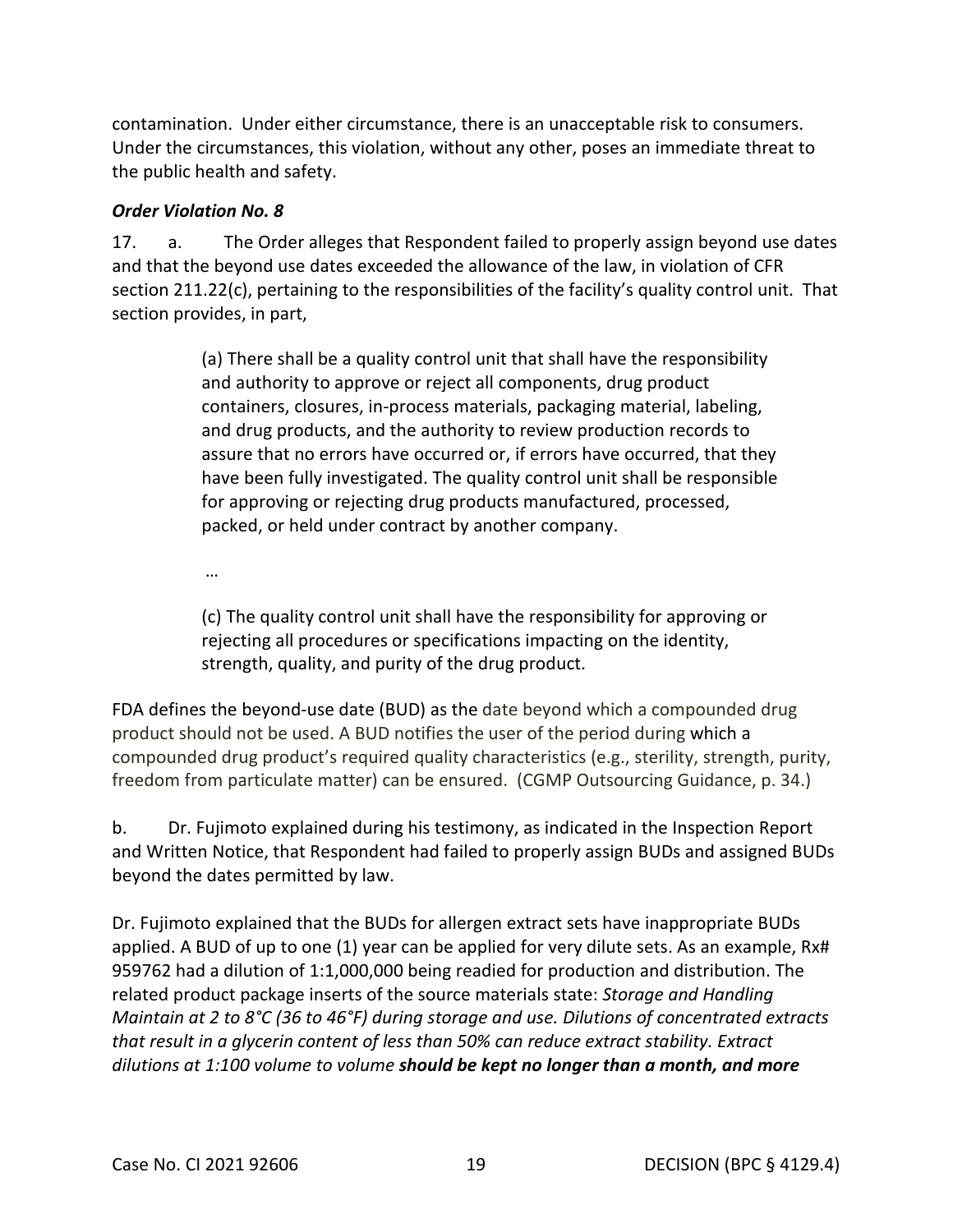*dilute solutions no more than a week.* Other allergen sets reviewed show both highly dilute and dilutions where glycerin content was less than 50%.

 Guidance about allergy treatment sets that permitted the BUD, but he did not identify it by number nor did he provide it. Mr. Chatoff testified that he has asked the manufacturer to He also argued there was no risk of harm based on the other controls in place and lack of c. Mr. Chatoff strongly disagreed with the conclusion that the BUDs were improper; he believed that Respondent's finished drug products were safe. He referenced an FDA modify its labeled instructions, but modified label instructions had not yet been approved. prior harm.

 violation of CFR section 211.22(c). If Respondent inaccurately assigned a BUD that was creates risk to the public health and safety. This violation, when considered in conjunction d. Dr. Fujimoto's testimony was persuasive that Respondent's BUDs for allergen extract sets had inappropriate dates that exceeded the appropriate time frames, in beyond the permitted date, FDA's definition can be inverted: after the BUD, "a compounded drug product's required quality characteristics (e.g., sterility, strength, purity, freedom from particulate matter)" **cannot** "be ensured." As a result, an inaccurate BUD with other violations, collectively poses an immediate threat to the public health and safety.

## *Order Violation No. 9*

18. a. The Order alleges that Respondent failed to validate shipping methods and provide assurances of cold chain for products requiring refrigerated or frozen storage conditions, in violation of CFR section 211.22(c), pertaining to the responsibilities of the facility's quality control unit (quoted in number 8 above).

 lO mL (1080 mL max load preconditioned). Respondent distributed IV bags of up to 500 mL staff believed that the product could be left out for eight hours, when the related materials only specified four hours. The public safety issues and risk are product specific, but as a general matter, increased time and temperature allow microorganisms to grow and/or allow product degradation to occur, and potency could be reduced. b. Dr. Fujimoto explained that, as indicated in the Inspection Report and/or Written Notice, during the inspection, shipping validations and procedures were inadequate. Packaging and validation reports did not adequately demonstrate that the products produced and shipped by Edge Pharma maintain cold chain during transit for all products and configurations. For example, a 25L payload box was tested with a max load 108 vials of (FID 1458) in unit size. Dr. Fujimoto concluded that the actual distribution likely exceeds the validated maximum load tested. Additionally, he was concerned that frozen products (FID 1003) were being shipped without a validated pack out. Dr. Fujimoto felt a vial that was supposed to be refrigerated, but which felt room temperature to his touch; Respondent's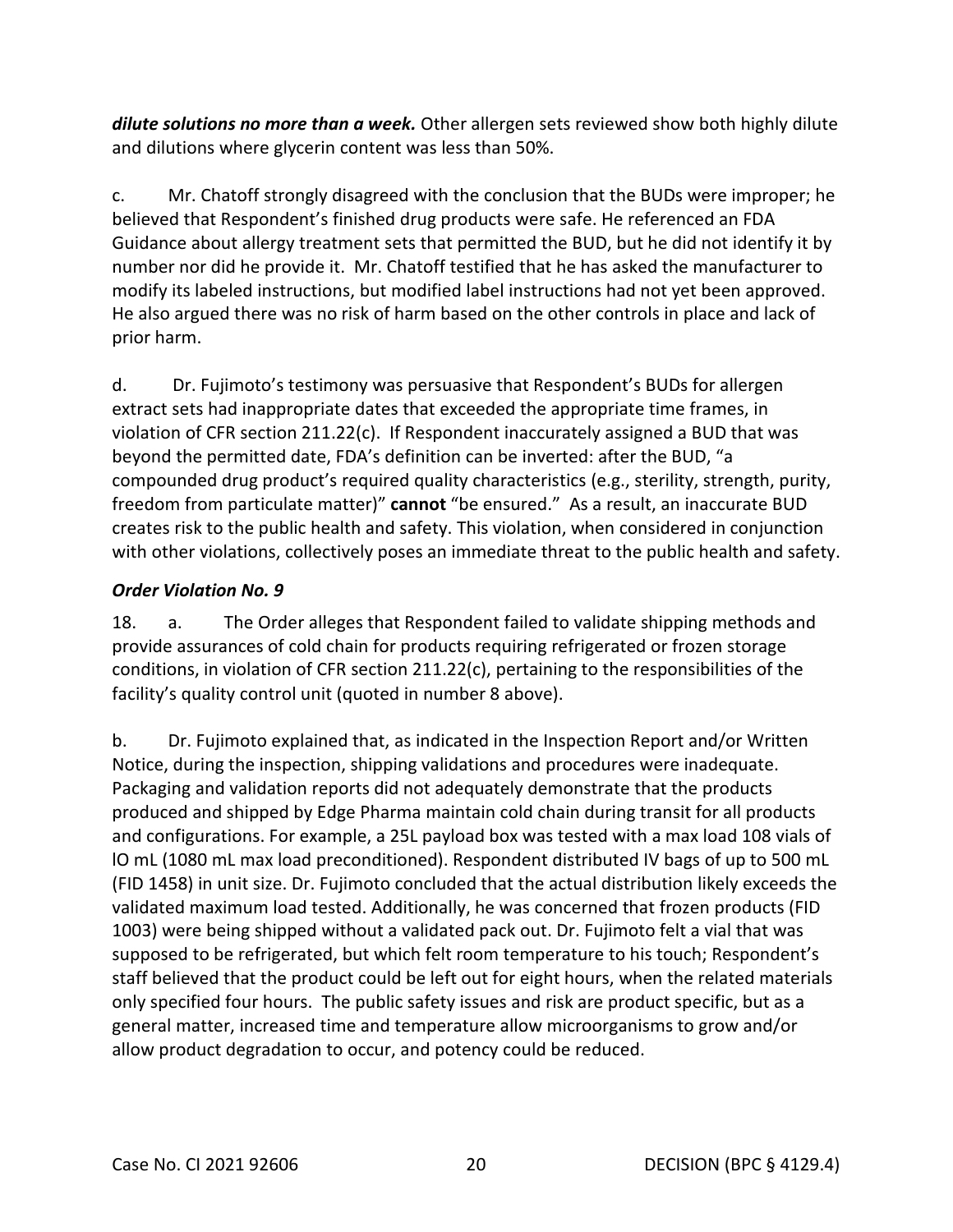deviations posed no risk to the health and safety of consumers. He also testified that no c. Mr. Chatoff stated that, even where there were deviations from CGMPs, those products had been identified as lacking in sterility. That argument is addressed below.

 threat to public health and safety. d. Validated storage and shipping conditions for drug products ensure prevents possible contamination or deterioration of the finished drug product (e.g., cracked vials, leaks in bags, overheating), in violation of CFR section 211.22(c). Failure to use validated shipping methods, under the circumstances, this violation, by itself poses an immediate

### *Discussion*

*Immediate threat to the public health or safety* 

 immediate threat to the public health or safety. 19. Respondent argued that, even if it violated CGMPs as alleged, there was no

 been identified as lacking in sterility. He testified that Respondent has robust training, and speak to the big picture topics, his testimony lacked specificity and detail. His dismissal of Mr. Chatoff stated that, even where there were deviations from CGMPs, those deviations posed no risk to the health and safety of consumers. He also testified that no products had robust media fill training and testing, and environmental controls. Although he was able to many cleaning-related standards as posing "zero" risk to consumers is concerning.

 testing. Of 337 product lots tested for potency, 2 lots were "truly outside of specification (OOS) limits following a laboratory investigation report (LIR)." With regard to stability, the one had a failing result; it was "a pH out-of-specification result for Formula ID 1348 (beyond use date of 90 days) at timepoint 120 days." Respondent's Environmental Monitoring Trend Report for Quarter 2 of 2021 indicates that, during that quarter, 205 product lots were tested for sterility, none failed the sterility report indicates that, "In accordance with the stability program in place at Edge Pharma, each product is subject to a series of tests depending on the timepoint being tested." Only

 Respondent's Quarter 2 Trend Report indicates that each tested product was found to be and safety of the public, or that CGMP minimum standards to make a finished drug product were met. sterile, but the data set is limited in time and volume. In addition, the other results (for potency and stability) seem to offer qualified and/or incomplete conclusions. Even if each of the other test categories could be read in Respondent's favor, the results cannot be read to conclude that no products Respondent makes pose an immediate threat to the health were met.<br>Case No. CI 2021 92606 21 DECISION (BPC § 4129.4)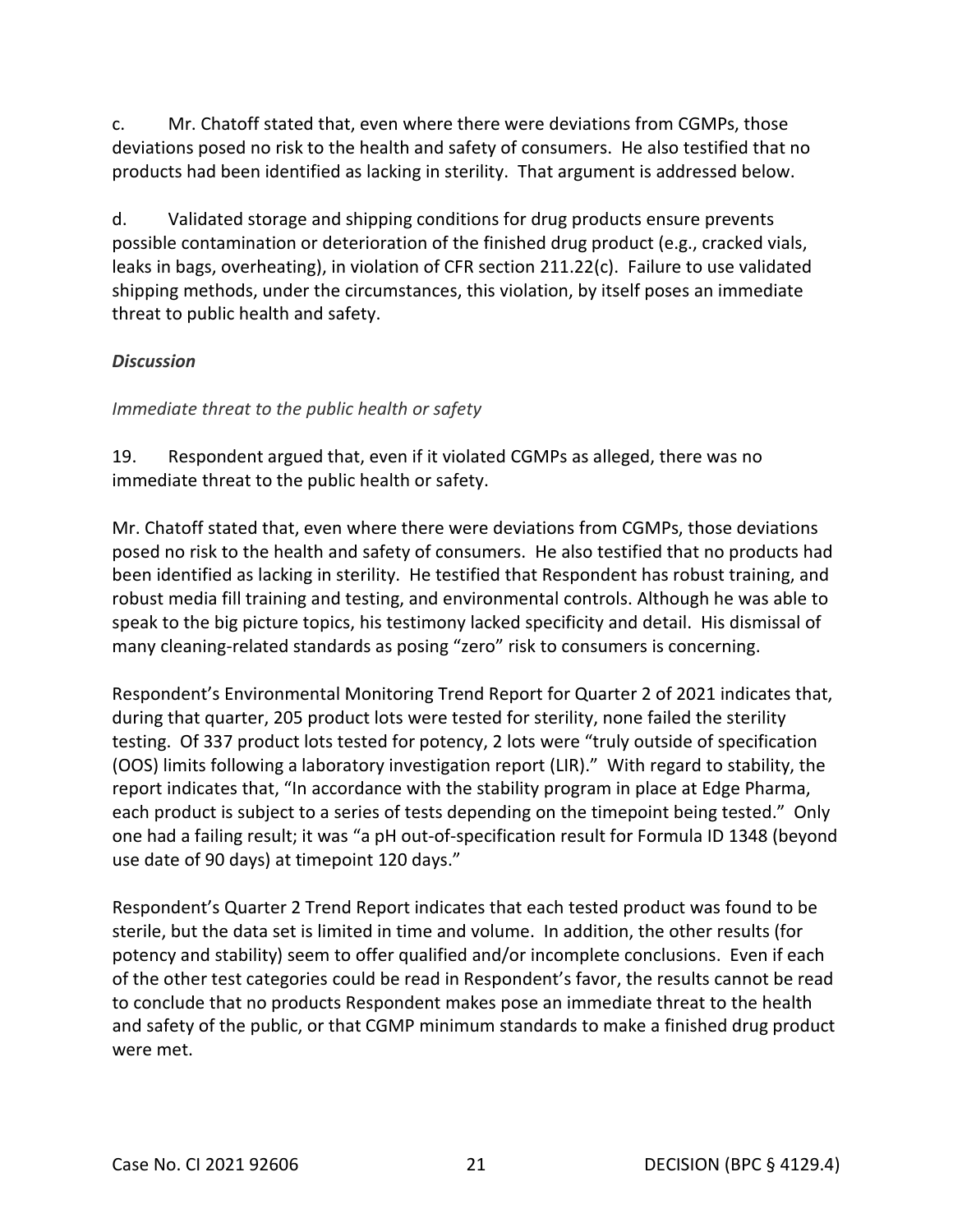principles of good manufacturing practice, which hold that quality is best assured by personnel practices as the most critical aspects of ensuring quality for all drug products. Other CGMP requirements, such as testing samples of the finished drug product before The recommendations in the CGMP Outsourcing Guidance are consistent with the implementing appropriate controls throughout the manufacturing process, with endproduct testing providing additional assurance. This guidance also provides a risk-based approach to CGMP requirements. Accordingly, this guidance focuses on control of raw materials, facility design and maintenance, production techniques and controls, and batch release and the collection of reserve samples, provide additional assurance of drug quality and are described with respect to higher risk (sterile) outsourcing facility operations. (CGMP Outsourcing Guidance p.2)

 Mr. Chatoff repeatedly testified, and Respondent argued, that any drug product created in Respondent's facility is better and safer than a drug product created in a physician's office.<br>This rationale, however, confuses the standard to be applied. Drugs compounded or that expected of an outsourcing facility. created in some physician's offices may indeed pose a greater risk to the patient, but that is not the measure by which an outsourcing facility is judged. In this context, the witness's comparison created the impression that the facility may be setting its standards well below

 safety of consumers. While it is fortunate that we have no current information about the harm. Respondent's failure to follow the CGMP provisions described above, individually and collectively, posed an immediate threat to the public health and safety. The Board As noted above, consumer harm may come from multiple means, including from a lack of sterility (for example, a patient might suffer a viral or bacterial infection), but also from other lacks in quality, strength or integrity (for example, the drug does not provide the intended effect on the patient). Those risks create an immediate threat to the health and consumer harm, the focus here is prevention, especially because of the potentially dire consequences. An absence of evidence of actual harm does not mean there is no threat of need not wait until harm occurs to act.

#### *Other Arguments*

 license without any concern for public safety, and without complying with due process, and to create a record that will undermine Respondent's ability to operate in California. 20. Respondent argues that the Complainant is trying to effectively revoke Respondent's

 concern." To the contrary, by itself, the "copious amounts" of insects and insect debris Respondent argues there has "never been and will never be a legitimate public safety observed, in close proximity to the cleanroom, along with other indications that Respondent's cleaning practices are less than diligent, is cause for immediate and significant concern for public health and safety. Respondent also alleges that the action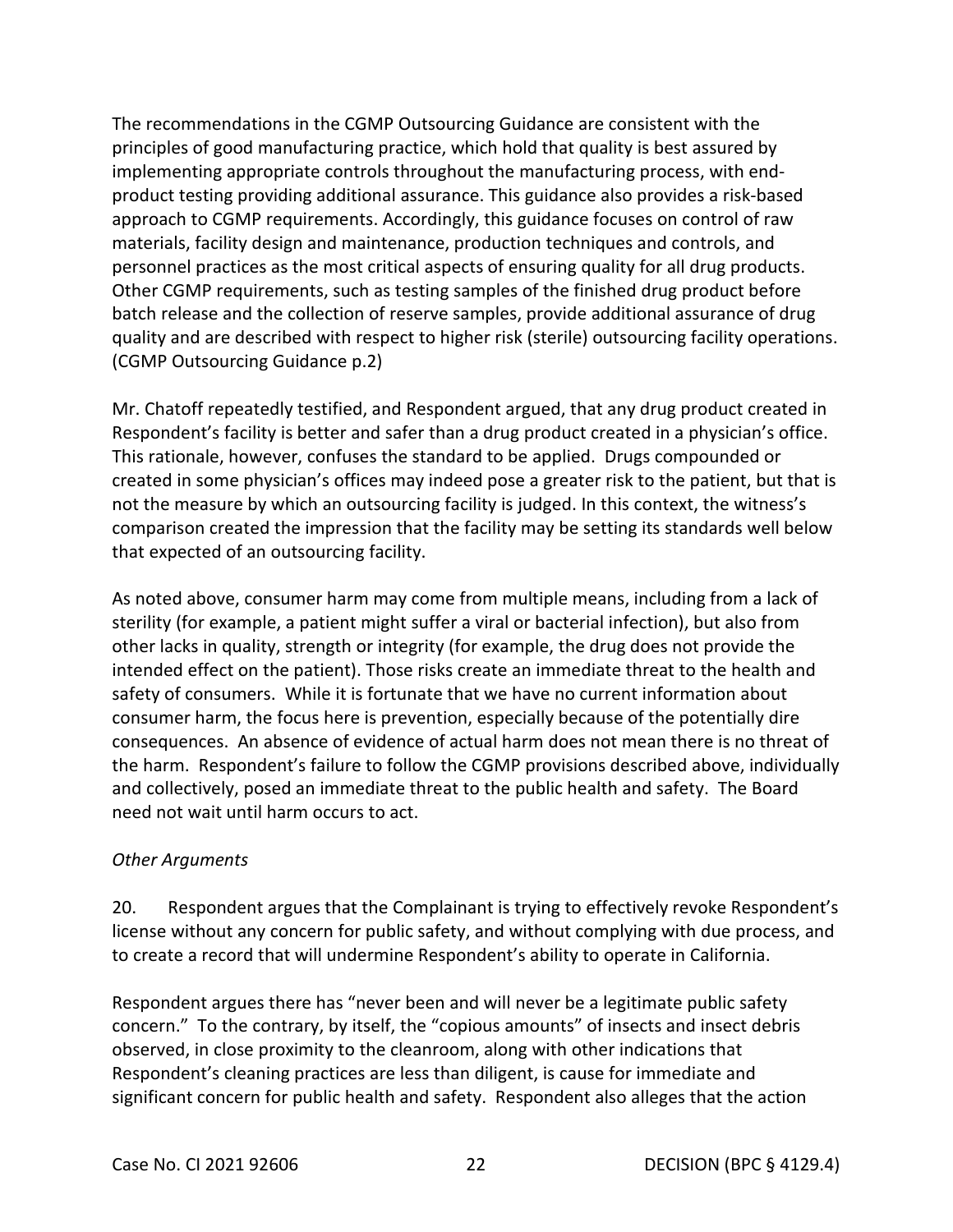based on the current inspection is somehow disingenuous because some of the same issues were noted last year. The 2020 inspection was, however, conducted remotely; a remote inspection does not allow the same type of observation that an Inspector can make in person.

 proceedings are not mutually exclusive; public protection permits such actions in such a If Respondent's argument about process is because another proceeding is pending, a cease and desist order cannot issue, that argument lacks merit. As noted above, the Board, through its Executive Officer, appears to have a reasonable belief, based on the inspection, to issue an order to cease compounding products for California for 30 days. The highly regulated field, where errors can be fatal.

Any arguments not addressed here are considered without merit.

## **LEGAL CONCLUSIONS**

 and desist order. Because the license at issue is issued to a facility, and not a particular 1. The Complainant has the burden of proof for establishing cause for issuing a cease individual, the standard of proof is the preponderance of the evidence. (*Imports Performance v. Dep't of Consumer Affairs, Bureau of Auto. Repair*, 201 Cal. App. 4th 911, 916, 135 Cal. Rptr. 3d 402, 406 (2011), *as modified* (Dec. 7, 2011).) For practical purposes, however, the standard is irrelevant because each factual finding above is found by clear and convincing evidence.

2. As provided in section 4001.1 of the Business and Professions Code,

Protection of the public shall be the highest priority for the California State Board of Pharmacy in exercising its licensing, regulatory, and disciplinary functions. Whenever the protection of the public is inconsistent with other interests sought to be promoted, the protection of the public shall be paramount.

 Pharmacy Law also requires that public protection must take priority over rehabilitation and, where evidence of rehabilitation and public protection are in conflict, public protection shall take precedence. (Bus. & Prof. Code, § 4313.)

 issue of a cease and desist order to an outsourcer for 30 days, prescribes the contents of 3. Business and Professions Code section 4129.4 authorizes the Executive Officer to the order, and the method to appeal to the president and the court. It provides,

(a) Whenever the board has a reasonable belief, based on information obtained during an inspection or investigation by the board, that an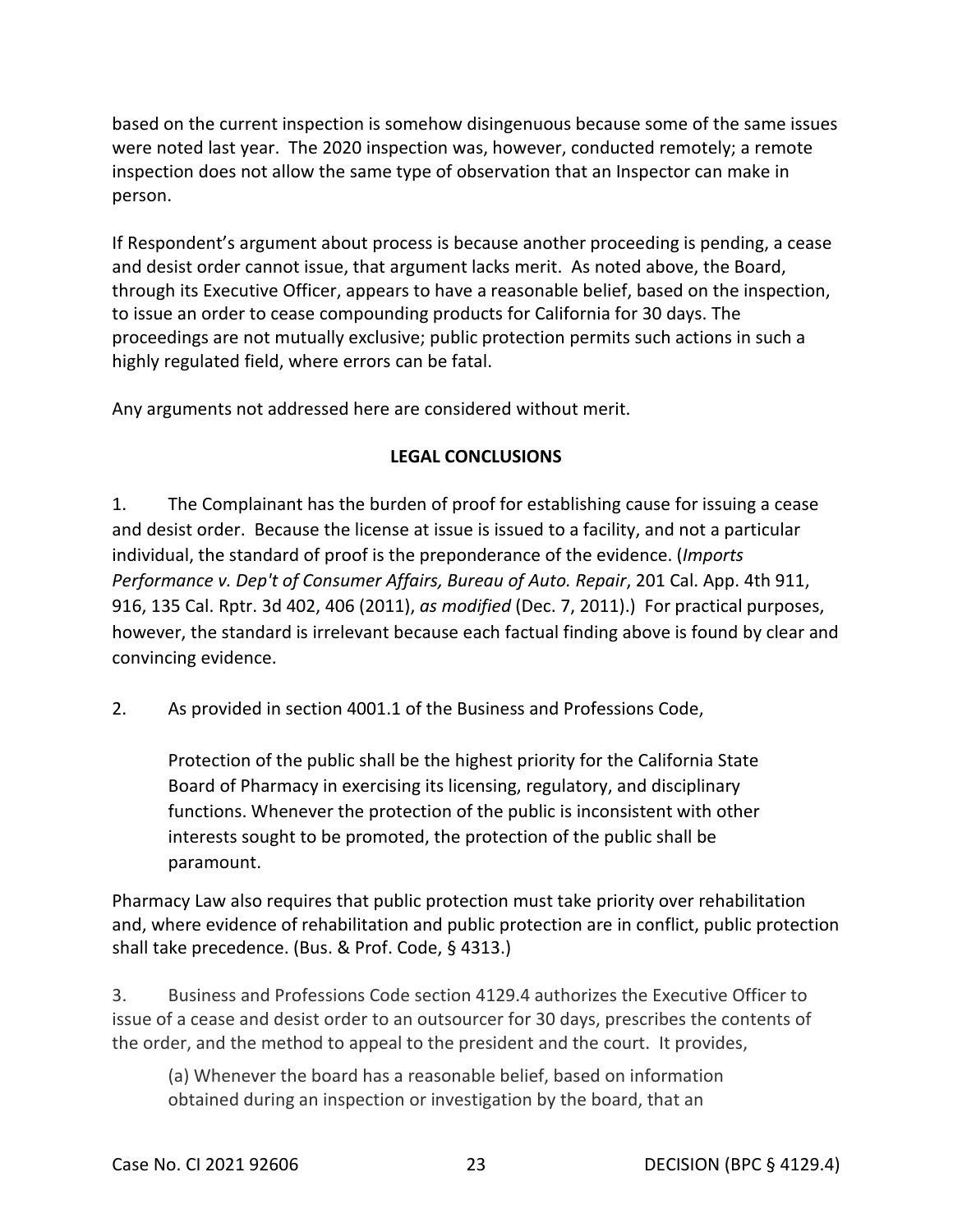executive officer of the board may issue an order to the outsourcing facility to outsourcing facility compounding sterile drug products or nonsterile drug products poses an immediate threat to the public health or safety, the immediately cease and desist compounding sterile drug products or nonsterile drug products. The cease and desist order shall remain in effect for no more than 30 days or the date of a hearing seeking an interim suspension order, whichever is earlier.

(b) Whenever the board issues a cease and desist order pursuant to subdivision (a), the board shall immediately issue a notice to the owner setting forth the acts or omissions with which the owner is charged, specifying the pertinent code section or sections and any regulations.

 (c) The cease and desist order shall state that the owner, within 15 days of board. The president shall render a written decision within five days after the the board may conduct the hearing permitted by this subdivision. Review of receipt of the notice, may request a hearing before the president of the board to contest the cease and desist order. Consideration of the owner's contest of the cease and desist order shall comply with the requirements of Section [11425.10](https://11425.10) of the Government Code. The hearing shall be held no later than five days after the date the request of the owner is received by the hearing. In the absence of the president of the board, the vice president of the decision may be sought by the owner or person in possession or control of the outsourcing facility pursuant to Section 1094.5 of the Code of Civil Procedure.

(d) Failure to comply with a cease and desist order issued pursuant to this section shall be unprofessional conduct.

4. As indicated in Factual Findings 1-3 and 8-18, the written Order contained the code sections considered violated and a brief description of the facts; the facts from the inspection were further specified in the Inspection Report and Written Notice given to the Respondent the day before. The Order provided appropriate notice.

and Desist Order to Respondent.<br>// 5. Pursuant to Business and Professions Code section 4129.4, and Factual Findings 6 and 9-19, Complainant had a reasonable belief, based on information obtained during an inspection or investigation by the Board, that Respondent Edge Pharma's practices posed an immediate threat to the public health or safety, and therefore had cause to issue a Cease

//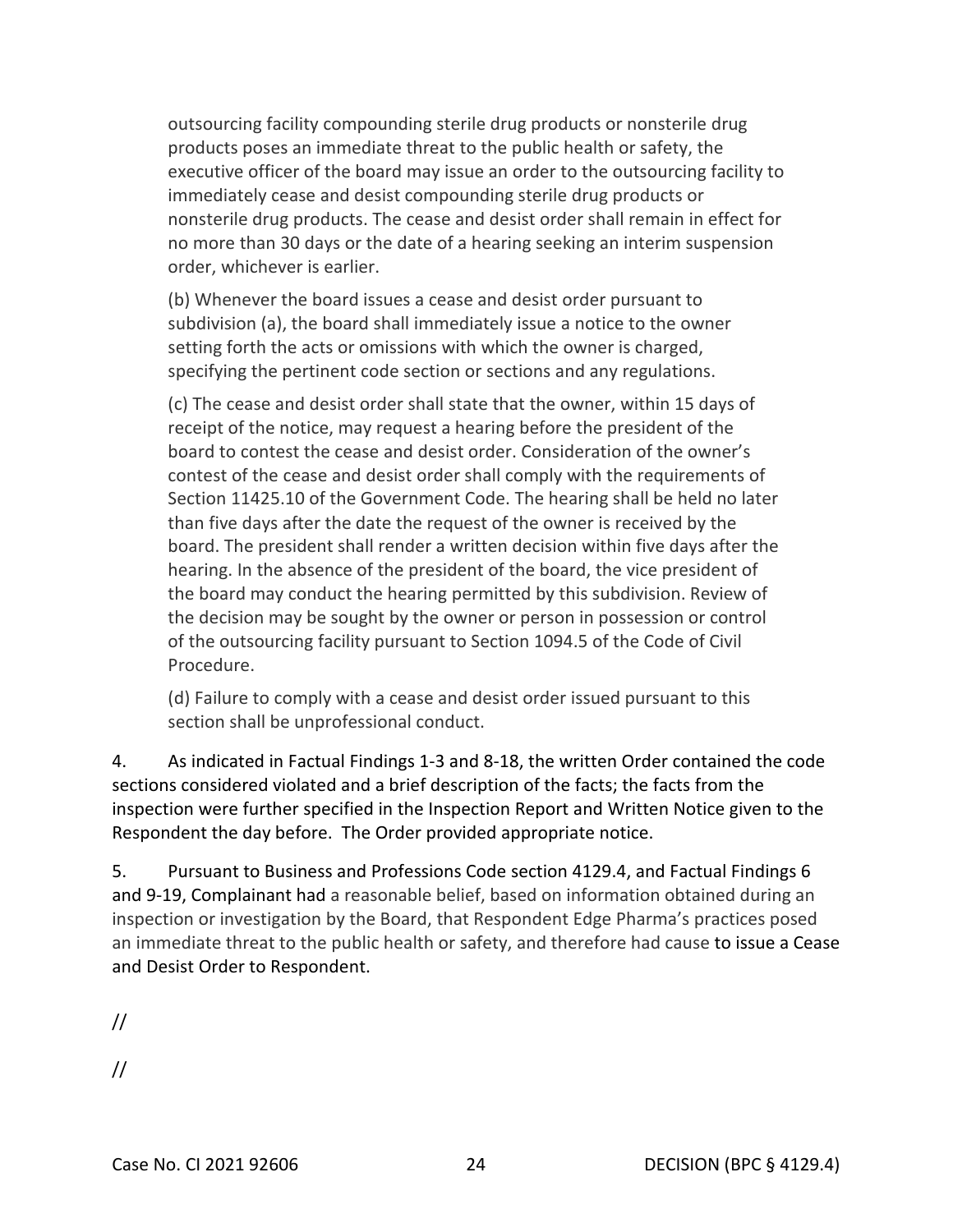#### **ORDER**

For the reasons set forth above, the Cease and Desist Order is upheld.

It is so ORDERED on this 28<sup>th</sup> day of August, 2021.

**STATE OF CALIFORNIA** BOARD OF PHARMACY DEPARTMENT OF CONSUMER AFFAIRS

STATE OF CALIFORNIA<br>By

Seung W. Oh, PharmD. Board President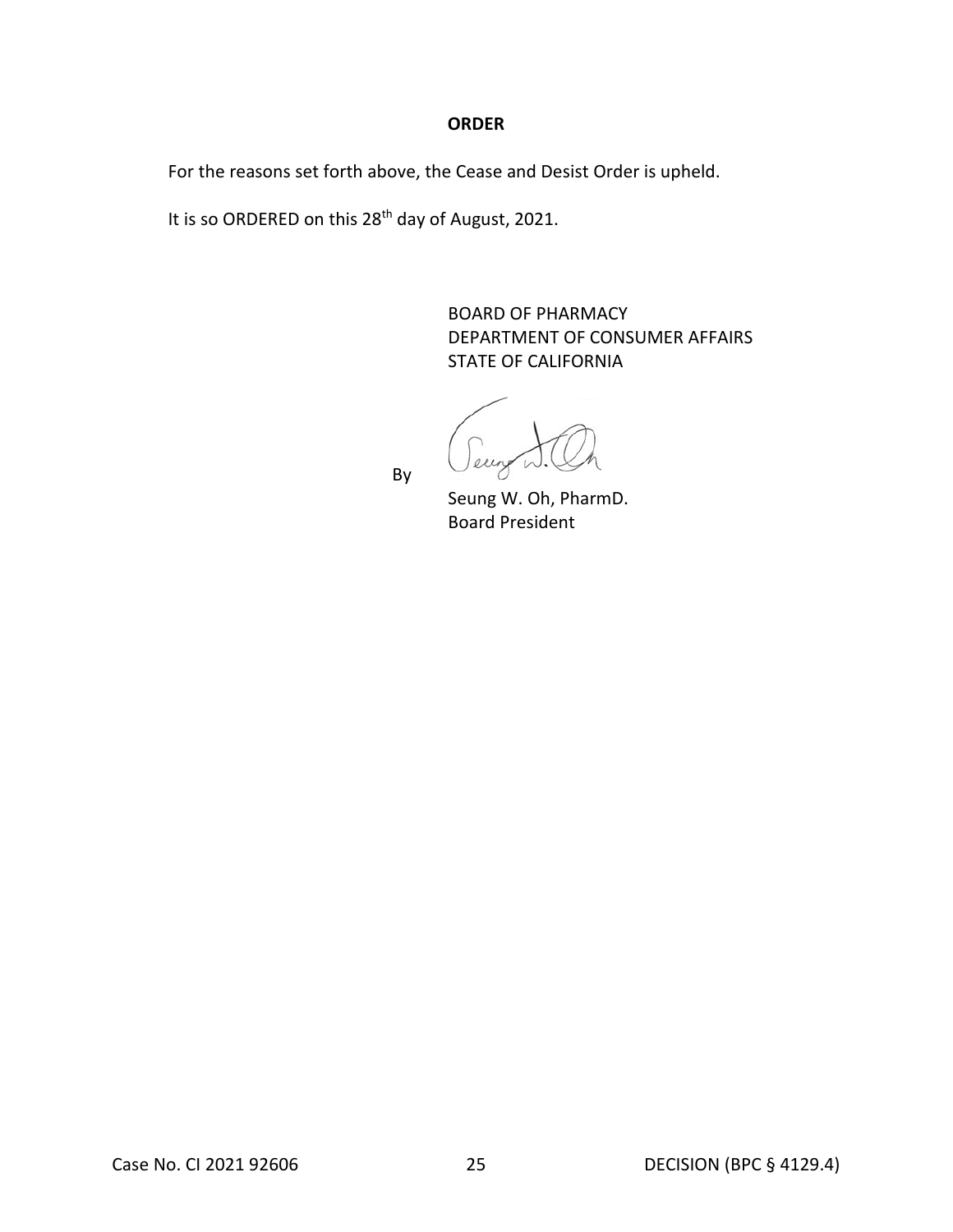# **ORDER TO CEASE AND DESIST**

**Date:** August 6, 2021

**Permit No.:** NSF 132

**Name as shown on Permit:** EDGE PHARMA LLC

**Address:** 856 HERCULES DR. COLCHESTER, VT 05446

California Business and Professions Code Section 4129.4 provides that whenever the board has a reasonable belief, based on information obtained during an inspection or investigation, that an outsourcing facility compounding sterile drug products or nonsterile drug products poses an immediate threat to the public health or safety, the executive officer of the board may issue an order to the outsourcing facility to immediately cease and desist compounding sterile drug products or nonsterile drug products.

California Business and Professions Code Section 4129.2 (b) requires a nonresident outsourcing facility to compound all sterile products and nonsterile products to be distributed or used in this state in compliance with regulations of the board and with federal current good manufacturing practices (cGMPs) applicable to outsourcing facilities.

Edge Pharma LLC, a non-resident outsourcing facility compounded products to be distributed into California without complying with regulations of the board and with cGMPs applicable to outsourcing facilities, including but not limited to:

- 1. 21 CFR 211.160(b)- Failure to conduct USP<789/789> sub-visible particulate testing for release on applicable drug product(s).
- 2. 21 CFR 211.113(b) Failure to provide assurances aseptic processing areas meet ISO-5 conditions for the duration of the aseptic filling process.
- 3. 21 CFR 211.56(c) Failure to provide an environment free of infestation by rodents, birds, insects, and other vermin.
- 4. 21 CFR 211.46(b) Failure to adequately maintain and monitor pressure differentials in classified areas.
- 5. 21 CFR 211.166(a)(3) Failure to conduct testing utilizing stability indicating methods.
- 6. 21 CFR 211.42(c)(10) Failure to perform and provide a robust disinfectant procedure and qualification program.
- 7. 21 CFR 211.67(b) Failure to adequately validate equipment prior to use and maintain equipment in a validated state.
- 8. 21 CFR 211.22(c) Failure to properly assign beyond use dates. Beyond use dates exceeded the allowance of the law.